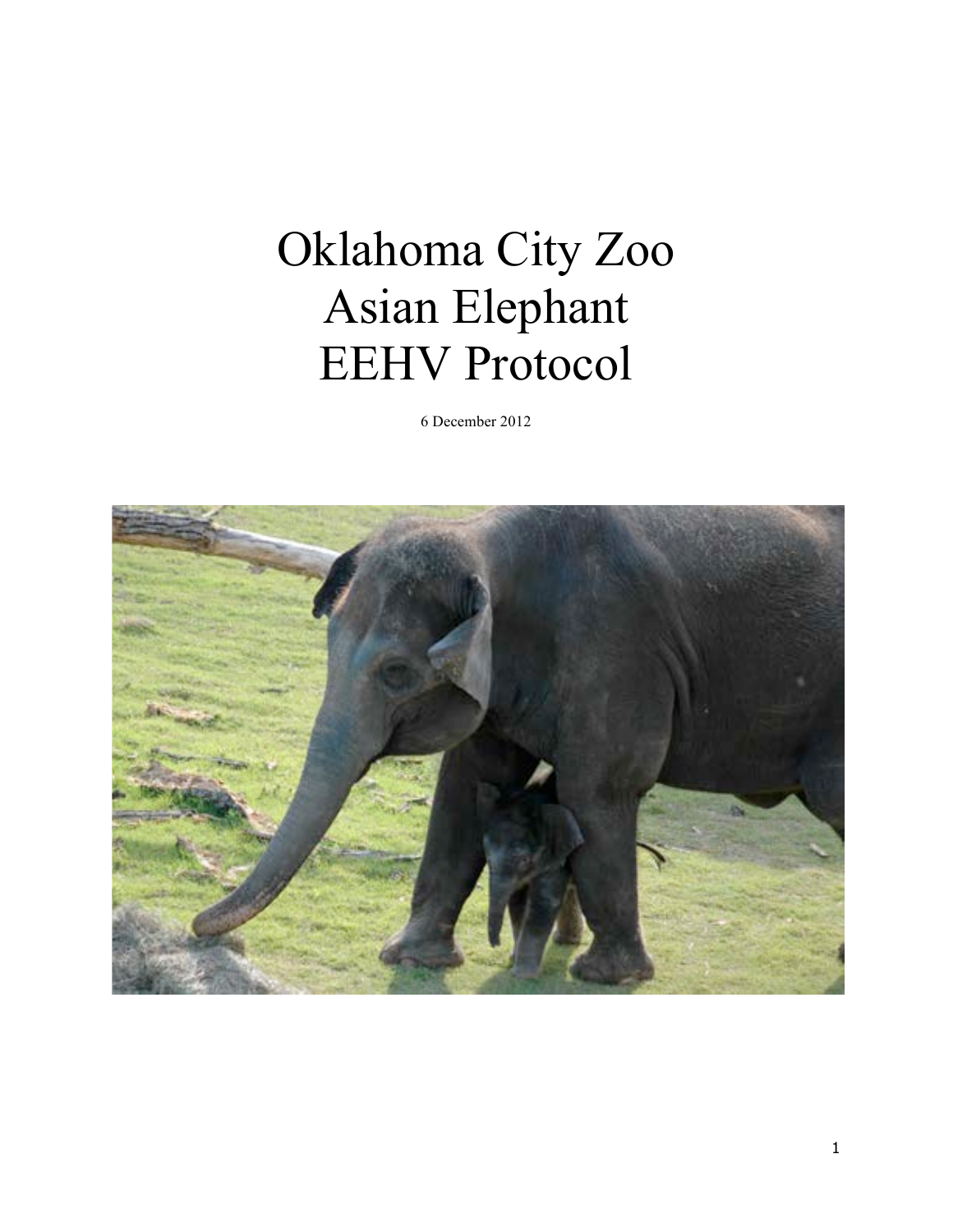# Asian Elephant EEHV Protocol<br>Oklahoma City Zoo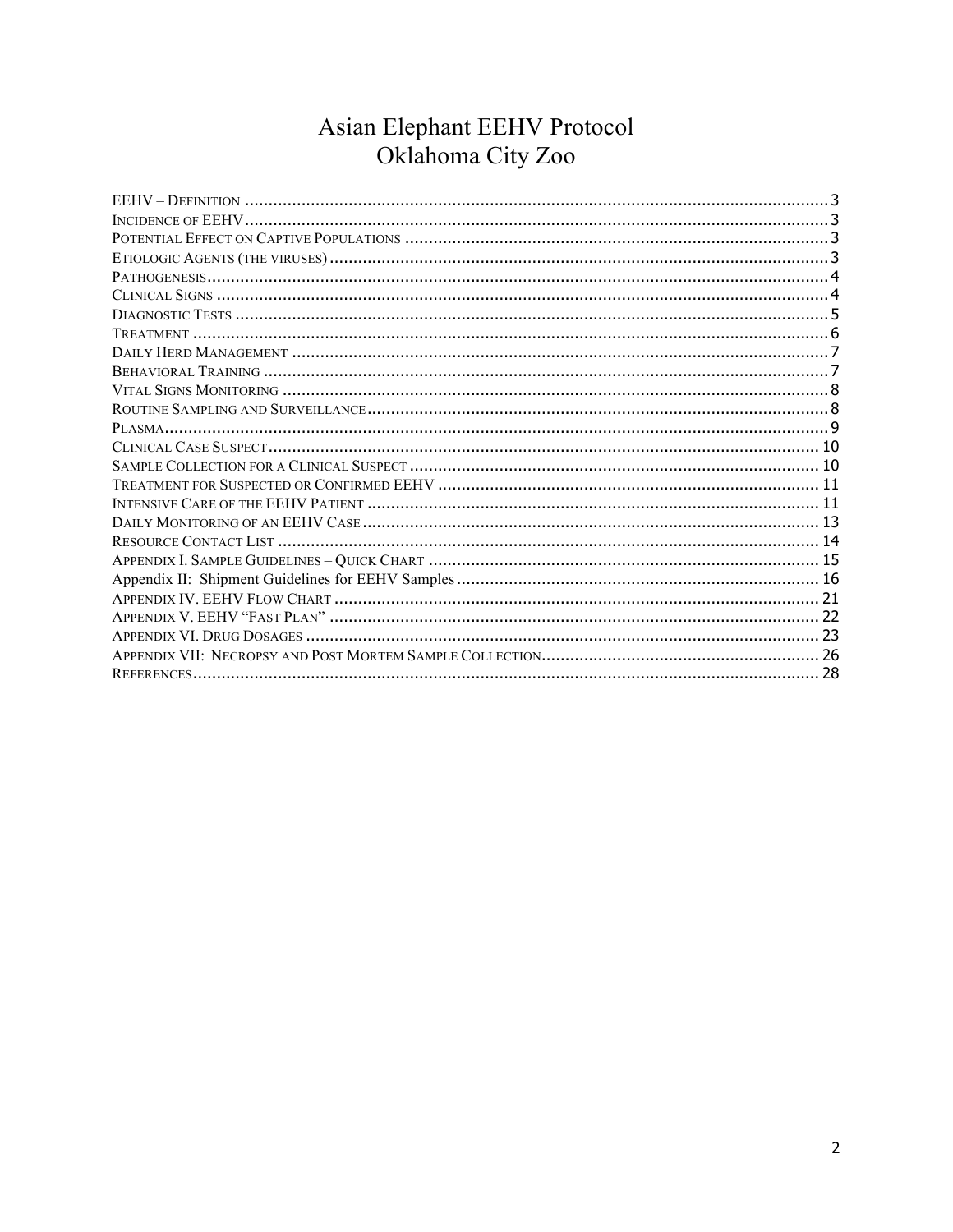## EEHV – DEFINITION

Elephant Endotheliotropic Herpes Virus (EEHV) is a rapidly fatal disease affecting mainly Asian elephants and is caused by similar, but genetically distinct novel herpes viruses. The onset of EEHV is sudden and death can occur as early as hours after the first clinical signs are observed, even without clinical signs, or the elephant may exhibit clinical signs for a week prior to death. Reproductive failures and young elephant deaths in North America and Europe have been attributed to EEHV. This is a particularly devastating disease for elephant managers and conservationists as it is young elephants that are most vulnerable. EEHV is a serious threat to all populations of Asian elephants.

## INCIDENCE OF EEHV

The disease was first described in 1995 in an Asian elephant at the National Zoo. Since then, dozens cases have been identified in North American zoos dating back to the 1970s (through banked tissue samples). While most cases involve Asian elephants, there are 2 mortalities that have been documented in African elephants. In Europe (Germany, Switzerland, Netherlands), 18 cases of similar herpes virus infections have been identified in Asian elephants with two additional cases from Israel. Infection has developed in elephants ranging from 1-42 yrs of age, although most have become infected under age 7 yrs. Of these younger cases, most have occurred around the time of weaning (16-24 months of age).

Of the 40 North American cases, only 9 have survived. All survivors were Asian calves under the age of 2 years that were treated with the anti-herpes drug Famciclovir. The most recent of the surviving calves was treated with Ganciclovir after an initial 2 day treatment of Famciclovir, another animal at the same facility had virus in the blood but had shown no visible clinical signs.

## POTENTIAL EFFECT ON CAPTIVE POPULATIONS

Without treatment, all clinically apparent cases of EEHV viremia in elephants have led to fatalities. Prior to successful treatment of an Asian calf in 1997, EEHV was responsible for the deaths of approximately 18% of all Asian elephants born in North America since 1983. While the impact on African elephants has been less (one calf and one adult), the potential for marked mortality exists with this species as well.

#### ETIOLOGIC AGENTS (THE VIRUSES)

For reasons not completely understood, herpes viruses can come out of latency and circulate through the bloodstream, going to other organs and causing disease. This is the only time EEHV can be detected in blood samples. Scientists do not know where elephant herpes viruses hide in their latent phase and there is not yet a direct test to detect elephant herpes viruses in a healthy animal with a latent (hidden) infection. There is no cure for herpes viruses in animals or humans. Drugs can only suppress the growth of the virus.

Polymerase Chain Reaction (PCR) on DNA extracted from whole blood confirms active (viremic) cases of EEHV. This whole blood PCR test developed specifically for EEHV of both African and Asian elephants is, to date, the definitive test to diagnose the disease. Most elephants that are PCR positive are gravely ill with all or many of the classic clinical signs of EEHV disease.

An immunoassay (ELISA) was developed to detect previous infection/exposure to EEHV. Serologic determination of previous exposure to herpes virus infections is accomplished through screening for antibodies to one or more of the herpes virus antigenic proteins. The assay is now used to provide epidemiologic data on virus transmission patterns within a herd by predicting earlier or a recent exposure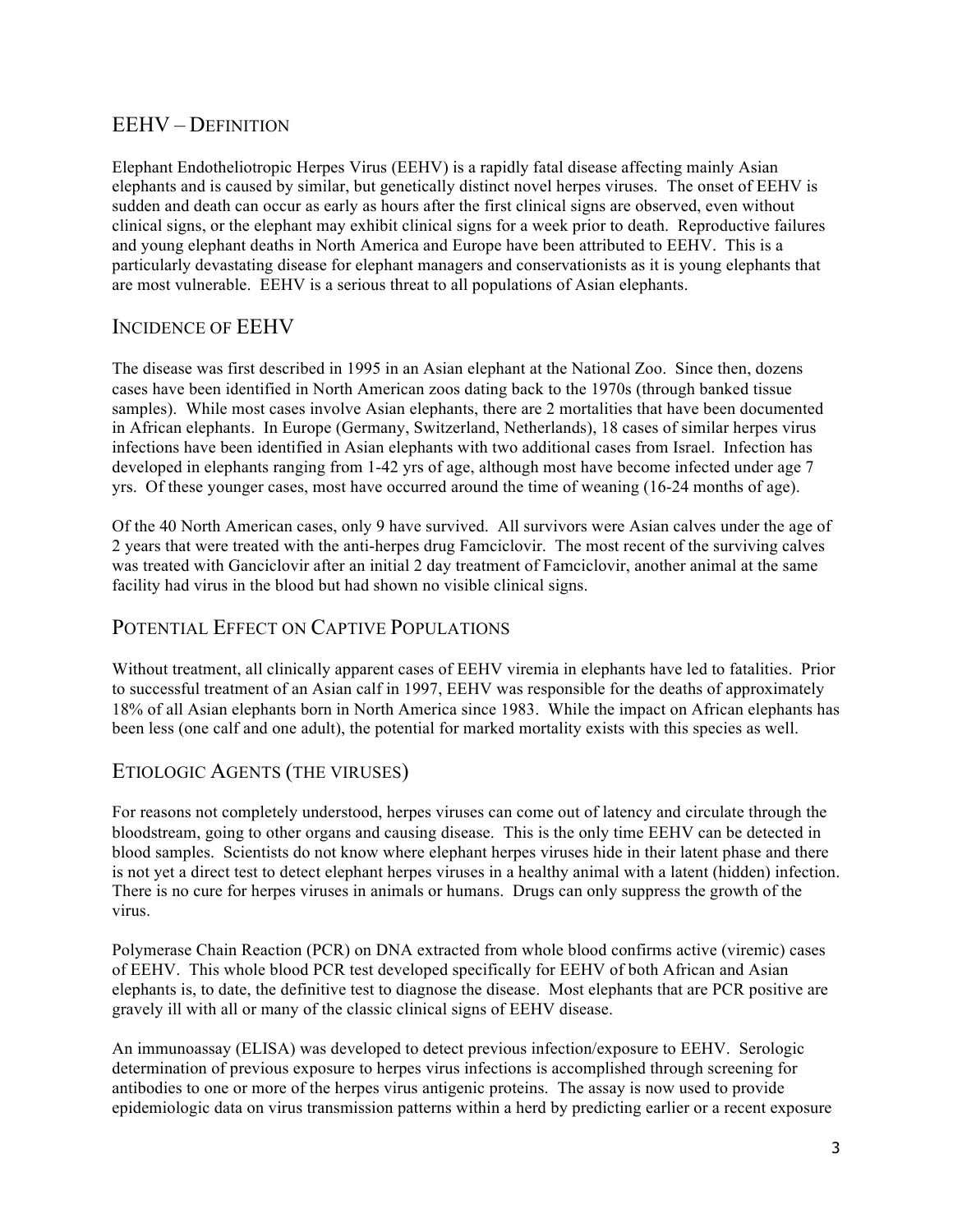that could result in virus shedding and transmission to non-immune elephants. It is thought that an elephant naive to EEHV will, at some point, be exposed to an elephant shedding EEHV and either seroconvert with unapparent/mild illness or develop disseminated EEHV disease. An elephant that makes antibodies to EEHV 1 has probably been exposed to the virus at some point during its life and is probably protected from getting the acute form of the disease with the same subtype of EEHV.

## **PATHOGENESIS**

The word "tropism" comes from the Greek word tropos (turn) and refers to the affinity or predilection that one object (usually animate) has for another (animate or inanimate). In the case of herpes viruses, most are epitheliotropic or have a predilection for epithelial cells. Target organs for these herpes viruses usually include skin, oral/urogenital mucosa, liver, adrenal glands, and the brain. In contrast, the viruses causing EEHV are endotheliotropic with a predilection for the capillary (smallest blood vessel) endothelial cells (cells that line the vessel wall) of the heart, liver, and tongue.

As mentioned, the mode of transmission is uncertain at this time. However, based on lesions and the course of the disease, the proposed pathogenesis is as follows: once the elephant becomes viremic (circulating virus in the blood stream), ensuing viral replication occurs in the heart and leads to endothelial cell damage with resultant capillary leakage and severe myocardial hemorrhage and edema. This damage can lead to cardiac failure due to disruption of the electrical conduction system of the heart, alterations in heart function due to increased swelling of cardiac muscle, myocardial ischemia (compromised delivery of oxygenated blood to tissue) with necrosis, and/or metabolic (e.g. potassium, calcium, ATP) derangement. The tongue cyanosis ("blue tongue") often noted might actually be the result of cardiac insufficiency and deceased blood delivery to the other organs of the body.

## CLINICAL SIGNS

EEHV has a rapid onset and progression. Animals have died within 1-7 days of the onset of clinical signs. In the animals that survived with treatment, clinical signs generally worsened for 1-2 days after the initiation of therapy and slowly dissipated over the course of 10-15 days. In most cases the first sign is an acute onset of lethargy. Decreased appetite and water consumption, and mild signs of colic may or may not be present. In one of the successfully treated cases, decreased food and water consumption coincided with an increased sensitivity to touch in the area of the tusks. Consequently, the abnormal behavior was initially attributed to discomfort associated with tusk eruption.

Historically, a great deal of significance has been placed on the development of a swollen and cyanotic "blue" tongue (cyanosis tends to progress from the tip caudally). However, this has not been seen in all cases or has developed several days after the onset of other clinical signs. Another clinical sign is the development of ulcers in the oral and pharyngeal cavity. While the examination of the tongue is somewhat easy, visualization of the hard palate, gum lines, and back of the throat can be more difficult in a calf, particularly an animal that is not yet clinically ill. Due to the rapid progression and onset of EEHV, it is imperative to evaluate the oral/pharyngeal cavity twice daily.

A more obvious indicator that EEHV is present is the development of subcutaneous edema. This edema is usually bilateral in distribution and often affects the head (especially the face and proboscis), neck, thoracic limbs, and flanks. In addition, edema and discoloration may be noted in the ocular conjunctiva. As edema/effusion can also develop in the respiratory system, regular measurements (2-3 times daily) of the respiratory rate should be made starting on day of birth, with special attention being paid to trends. The normal respiration rate in a one week old calf is about 20 breaths/minute; the adult rate is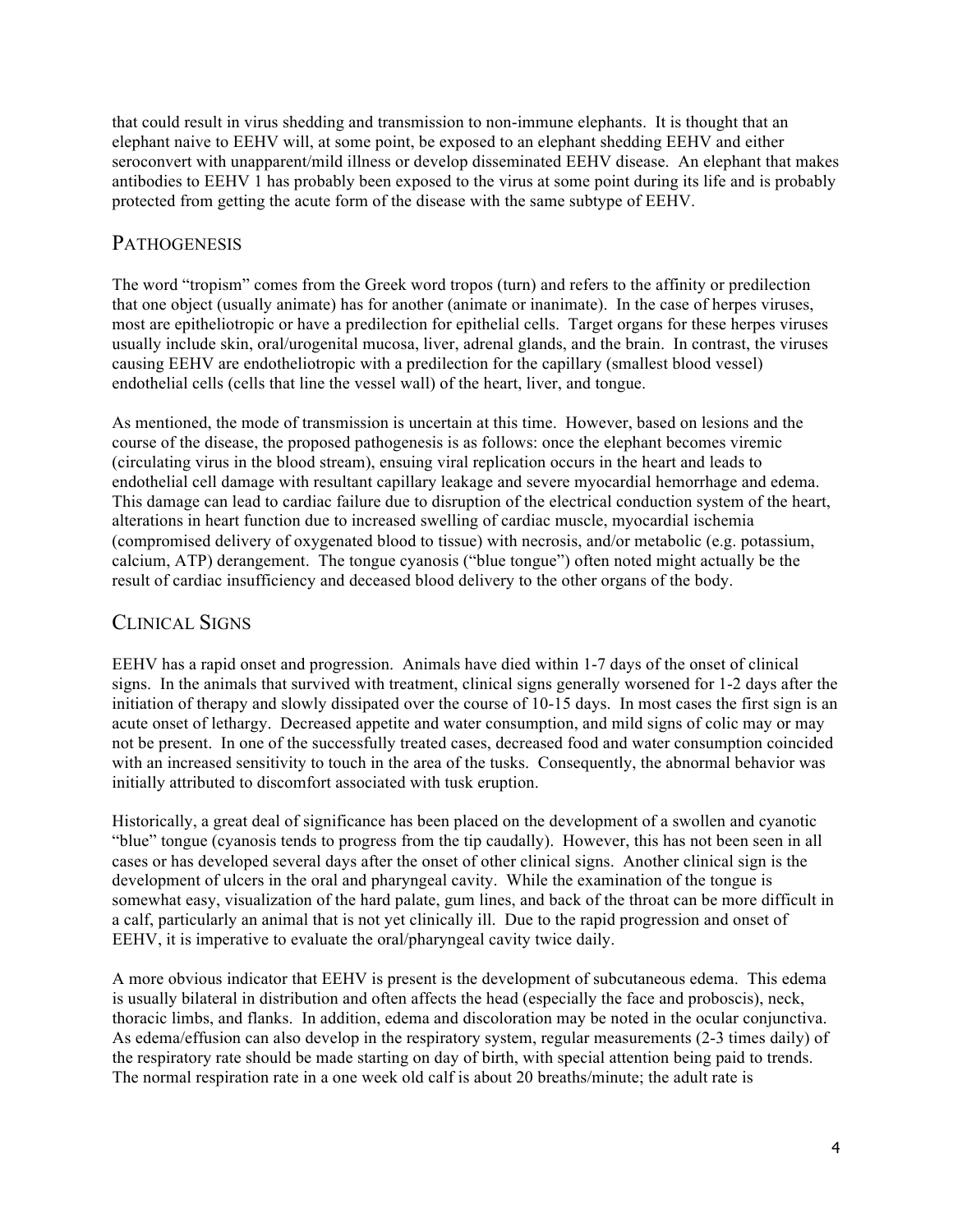approximately 4-6 breaths/minute. Any marked change in rate or signs of increased respiratory effort should be reported.

Other vital signs should also be monitored daily because increases in heart rate and body temperature have been reported in cases of EEHV. The normal heart rate during week one of life is 115 bpm; 50-56 bpm in a 16 month old animal; and 25-35 bpm in an adult. Normal body temperature, taken by inserting a thermometer into a freshly passed fecal bolus is 36-37 ° C. (97.5-99.0 ° F.) with temperatures greater than 38  $\degree$  C. (100  $\degree$  F.) considered to be elevated.

Defecation should be closely monitored including frequency, stool quantity, and stool consistency as colitis/enteritis have developed in at least one Asian calf during the course of the disease, presumably due to damage to endothelial cells of capillaries in the gastrointestinal system. However, colitis/enteritis secondary to medical treatment can not be ruled out. Special attention should also be paid to body weight (measured daily or as frequently as possible), nursing behavior, urination, and overall activity/attitude. It is important to note that early behavioral changes may be subtle. It is also important to note that the signs listed below can occur in any order. The following clinical signs are associated with EEHV infections:

- Sudden death
- Lethargy
- Dullness
- Anorexia
- Mild colic
- Edema of the head, neck, trunk and thoracic limbs and ventral abdomen
- Cyanotic, swollen tongue: starts at tip and moves caudally typically
- Oral ulceration
- Stiff joints with no apparent discomfort, limping or lameness

Other clinical signs sometimes seen as the disease progresses include:

- Dribbling due to the swollen tongue
- Reduced trunk movement
- Ataxia
- Recumbency
- Decreased capillary refill time as shock develops
- Difficulty in auscultation of the heart
- Weak, thready pulses
- Unresponsive to commands

#### DIAGNOSTIC TESTS

#### Complete Blood Count (CBC)

On presentation, affected animals often have an elevated white blood cell count (leukocytosis) with an absolute decrease in lymphocytes (lymphopenia). Occasional absolute monocytosis has been observed. Thrombocytopenia (decreased platelets) is usually present and anemia (decreased hematocrit, hemoglobin, and red blood cell count) is sometimes noted to varying degrees. As with clinical signs, the CBC profile may worsen for a few days even after the initiation of therapy. A follow-up CBC is important in tracking recovery or decline of the animal's condition.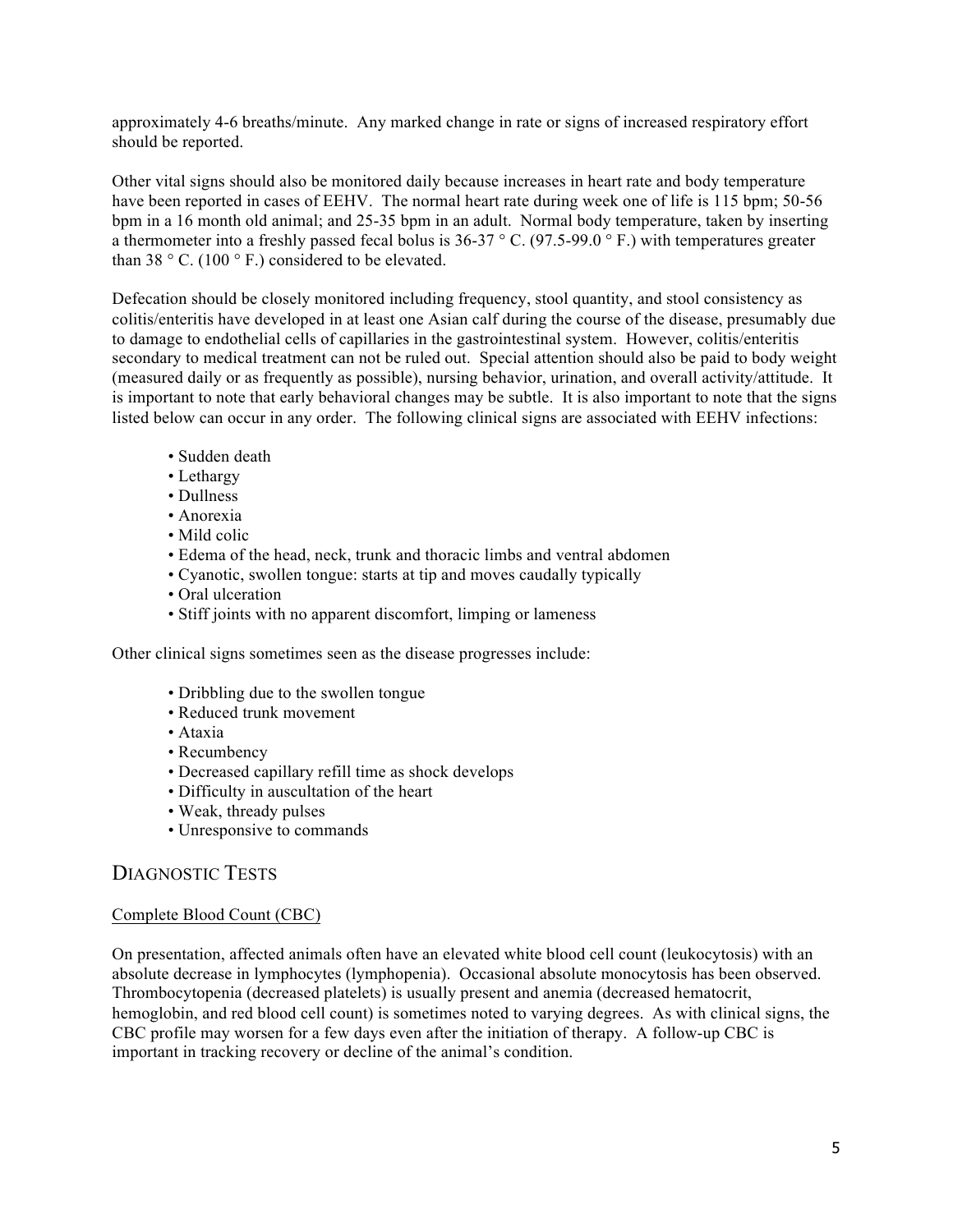#### Serum Biochemical Analysis (SBA)

Some elephants with EEHV demonstrate hypoproteinemia although it is uncertain if this is due to decreased production due to hepatic (liver) compromise, increased loss due to increased capillary permeability, or a combination of factors. Other SBA abnormalities noted in some, but not all cases, include elevations in liver enzymes (LDH, AST, total bilirubin) and CPK due to injury/insult to the liver and muscle tissue, respectively. In addition, azotemia (elevated BUN and creatinine) has been seen in association with dehydration in one animal that clinically demonstrated decreased water consumption.

#### Polymerase Chain Reaction (PCR) Testing

This test is run on whole blood collected preferably in ethylenediaminetetraacetic acid, or EDTA (purple topped tubes) and is used to detect herpesvirus viremia. The blood sample is analyzed for evidence of any of the known strains of the viruses that cause EEHV. In addition to diagnosis, PCR can be used to monitor response to treatment as the test will move from strong positive to weak positive and finally to negative as the viremia is cleared. A shift from a positive to negative test may take between 8-14 weeks (data limited at this time).

#### TREATMENT

Anti-viral therapy needs to be started immediately and often without a confirmed diagnosis of EEHV. If delayed, therapy is unlikely to be efficacious and treatment regimes should be put in place before the time when you may need them. Treatment needs to be aggressive from the beginning and may involve management changes, antiviral and supportive therapy. Treatment will be directed at the causative virus, supportive care for the animal, and controlling secondary infections that could arise.

Anti-viral drugs work to inhibit viral replication, but by themselves, do not correct the damage done by the virus to the animal's cells. It is important to treat the virus as soon as possible in an infection to prevent further cellular and tissue damage. The two drugs that have been used to treat EEHV are Famciclovir and Ganciclovir. Famciclovir has been used in more cases and it has the convenience of being administered via oral or rectal routes. The disadvantages are that it may not be the most effective drug to use against EEHV. It is used in human medicine to treat alpha herpes infections, and is less effective in cases of disease caused by beta herpes viruses. Absorption in healthy animals is good through oral and rectal routes, however, animals clinically affected by EEHV may not have effective absorption and distribution of the drug due to the cardiovascular effects of the disease. Ganciclovir is a drug used in human medicine to treat beta herpes virus infections. It is administered twice a day, intravenously over the period of 1 hour to achieve adequate blood levels. It is thought to be a better choice in treatment of EEHV, but pharmacokinetic studies have not been performed in elephants, so dosages have been extrapolated from human patients.

Animals with active infection are not expected to have antibody to the virus. If it is available, a plasma transfusion from a donor with a high antibody titer may help bind up virus particles in the patient. Plasma would be administered intravenously after cross-matching donor and recipient blood samples to assure compatibility. Plasma may help the patient by maintaining circulating blood volume as well. With EEHV, blood vessels "leak" fluid into the interstitial space, resulting in low blood pressure and reduced cardiac efficiency. Fluids will be given to help maintain circulatory volume and tissue perfusion. Caution should be exercised to prevent overloading the lungs and causing pulmonary edema.

Sedatives may be administered to facilitate treatment and to manage pain. Low doses have been safely used in clinical cases. Opioids are preferred to the use of non-steroidal anti-inflamatories due to the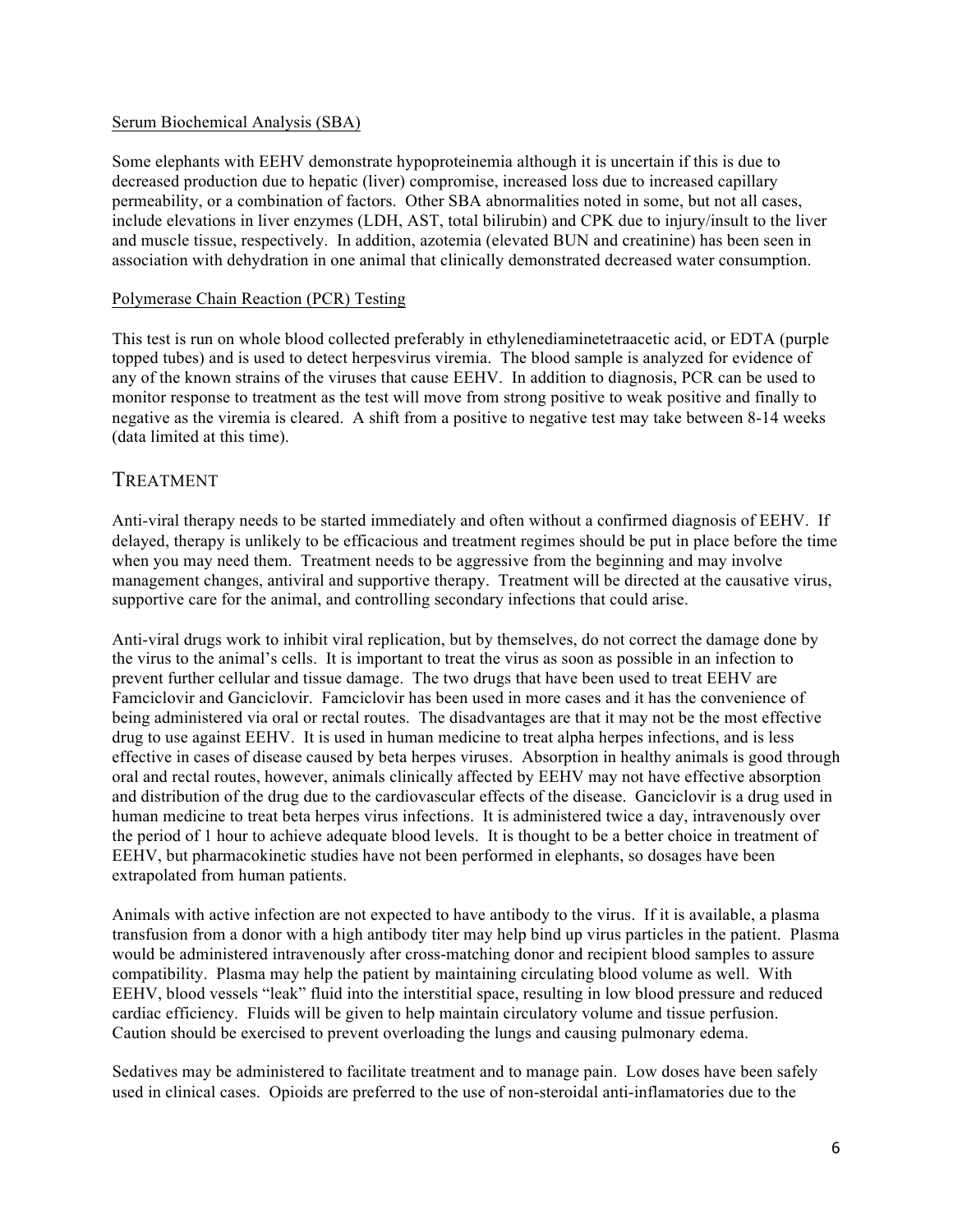latter's effects on the urinary system. Antibiotics have no effect on viral infections, but will be given to affected animals to prevent secondary infections with bacterial organisms. Initial doses will be administered intravenously. Once the animal is removed from IVs, a change to intramuscular or oral products will be made if appropriate.

## DAILY HERD MANAGEMENT

- Visual inspection of mouth, tongue, palate for ulcers, lesions, discoloration, or visual changes.
- Visual inspection of the elephants. Looking for swelling or abnormalities in the animals overall appearance.
- Assessment of the animals' appetite.
- Assessment of the animals' responsiveness to cues and stimuli.
- General assessment of the elephants overall attitude and appearance (respiration rate, locomotion, coordination, etc.).
- Daily temperature readings on all elephants (fecal bolus).
- Weekly blood pressure readings on all elephants (more frequently in calves if possible).
- Data collected will be recorded and shared between the elephant and veterinary teams (see Vital Signs Monitoring below).

#### BEHAVIORAL TRAINING

Successful diagnosis and treatment will depend on the ability to access the animal for visualization, sample collection, and treatment, including oral, rectal, and intramuscular injections and, intravenous catheter placement. Intensive care therapy may require isolation from the herd for potentially extended periods of time. By one year of age the following behaviors should be part of routine daily husbandry:

- Isolation from dam/other elephants
- Leg restraints
- Lay down
- Injections (IM and SQ)
- Blood collection
- Urine collection
- Body temperature measurement (fecal bolus, rectal, life chip)
- Blood pressure measurement (cuff on base of tail)
- Oral exam
- Accept oral and rectal medications
- Auscultation of heart w/stethoscope
- Ultrasound of heart

**\* Any concerns, however minor, MUST be reported to the Elephant Supervisor and the Mammal Curator, immediately. Veterinarians will be contacted by either the Elephant Supervisor or the Mammal Curator. If there are questionable signs and the Elephant Supervisor or Curator is not available, the on-duty Veterinarian will be notified as soon as possible.** 

**\* Keepers are the first line of defense against EEHV. Observing signs of EEHV early is what will save an elephant's life. Keepers should not make excuses about why signs are occurring and just observe and report that the elephant is off. It is better to have fifty false alarms and be overly cautious then have one sick elephant go undetected.**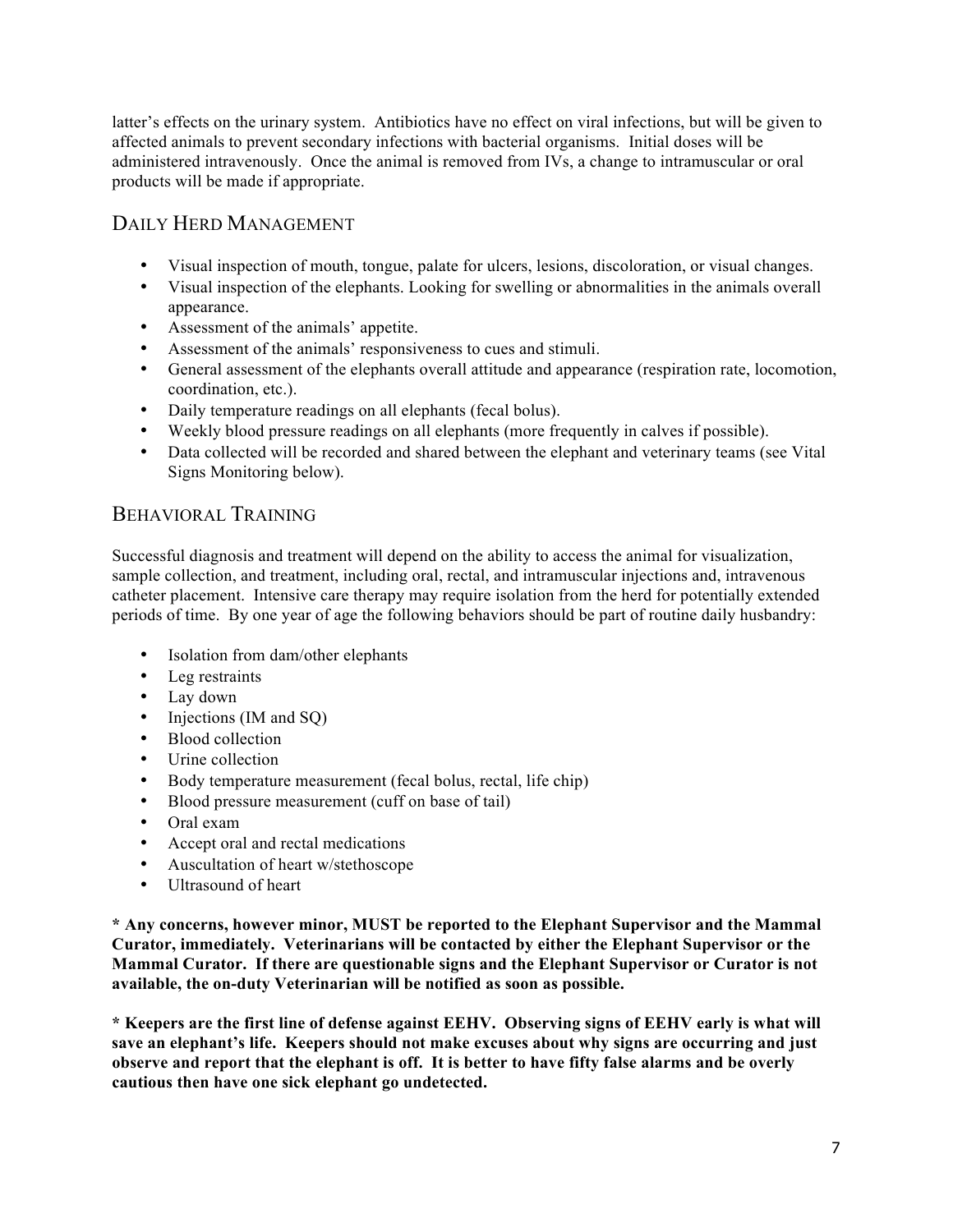#### **This protocol is to be adhered to without exception.**

## VITAL SIGNS MONITORING

Routine monitoring of physiologic parameters such as body temperature, respiratory rate, heart rate and indirect blood pressure will help to establish normal values for each individual elephant and give us important information for assessing any elephant that may be suspect for EEHV or other disease problems. Respiratory rates: baseline respiratory rates will be established for all elephants. Heart rates: the indirect blood pressure monitor gives this, however ultrasound can also be used in adults and auscultation in calves.

Blood pressure will be monitored at least weekly for the adults. More frequent monitoring may be requested for calves. The blood pressure monitor is a Cardell model 9401 with various cuff sizes. The cuff (use largest size for adults) is placed on the tail at approximately the level of the animal's heart. Consistent placement is critical to the precision and accuracy of the readings. Readings will be recorded on the handwritten log and communicated to the Veterinarians any time there is suspicion of abnormal health.

Body temperatures will be monitored and recorded daily on all elephants using temperature measurement of a fresh fecal bolus. Temperatures in excess of 100° F. should be considered elevated.

#### ROUTINE SAMPLING AND SURVEILLANCE

In an effort to discover subtle changes which may indicate early signs of infection, or detect viral shedding in apparently healthy animals, biological samples will be collected and analyzed regularly. These samples will include blood (for PCR at BCM, PCR and ELISA at National EEHV lab, and inhouse CBC and serum chemistry), and trunk washes (for PCR at BCM). Other samples may be included when and if indicated. See below for more specific sampling information.

\* If any of the above assessments or diagnostics are off or differ from the norm, the animal will be immediately considered to be suspect for EEHV.

Blood samples will be obtained weekly for routine monitoring and to help study the spread of EEHV virus and contribute to development of treatment protocols. Samples will be shared with the Baylor College of Medicine (BCM) and the National EEHV Laboratory at the National Zoo for EEHV PCR and ELISA testing.

See Appendix I: EEHV Sampling Guidelines Quick Chart for summary of information on sampling. Weekly blood collection for EEHV surveillance should include filling at least:

1 purple topped tube (3 ml capacity, 3 ml) 2 red/grey topped tube (4 ml capacity, 8 ml)

#### Purple Topped Tubes (EDTA anticoagulant, 3 ml capacity)

- Fill all EDTA tubes at least half way with blood so the blood is not diluted with EDTA.
- National Zoo needs: 1 2 ml whole blood for PCR
- Samples stored in the -80 freezer and sent to National Zoo quarterly
- Baylor wants 1 ml whole blood for PCR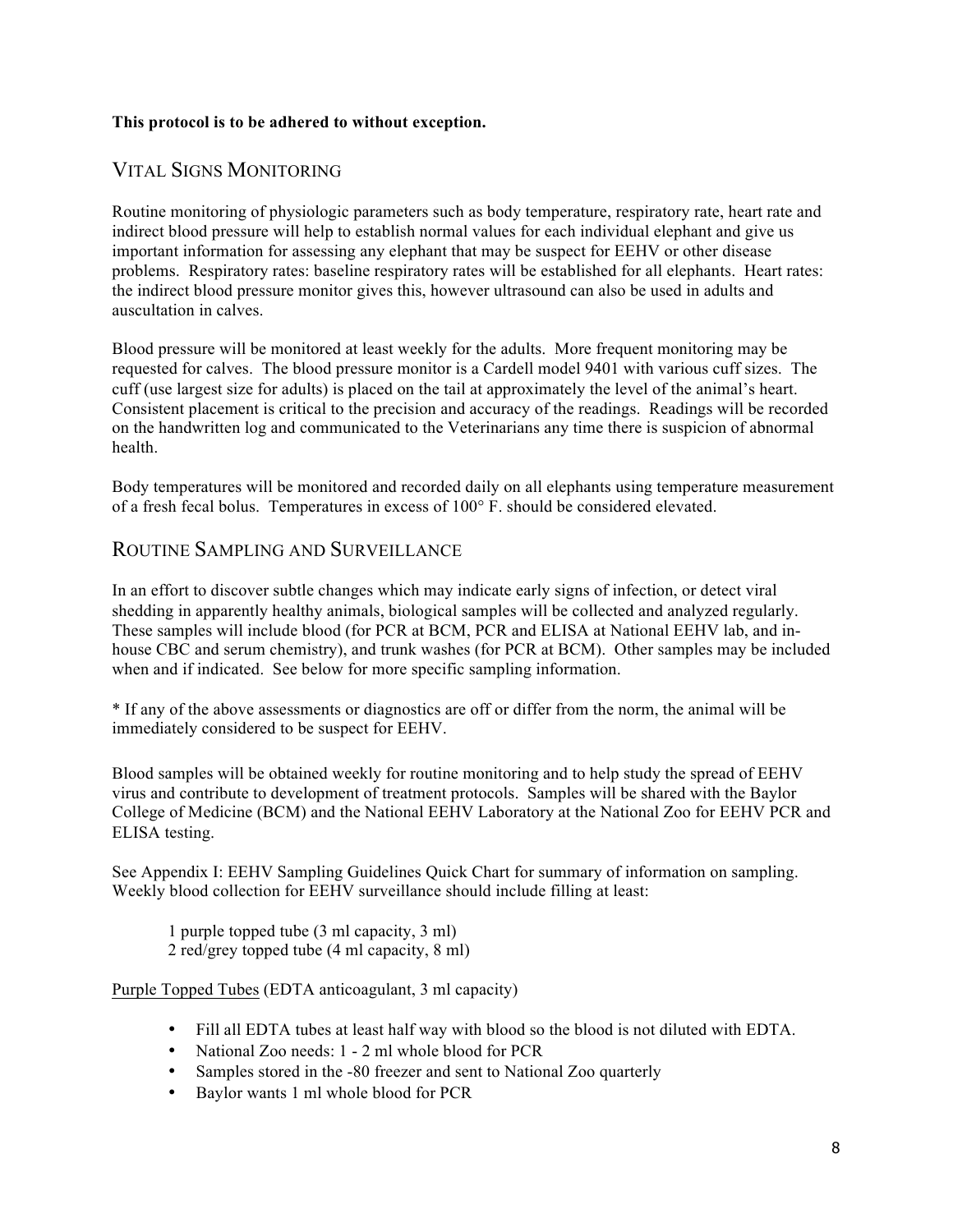#### Red and Grey Topped Tubes (Serum separator, 4 ml capacity)

- National zoo wants at least 2 ml serum (= 5 ml blood) for ELISA
- Samples stored in the -80 freezer and sent to National Zoo quarterly

Trunk wash samples will be collected weekly from all elephants for diagnostic testing for EEHV at BCM.

- Trunk washes (minimum 30 ml of fluid recovered) are collected using 60 ml sterile saline infused into the trunk, then collected into clean buckets and stored in 50 ml conical vials.
- Samples will be taken to the hospital on the day of collection to be processed and stored in the -80 freezer.

## PLASMA

Large volume blood collections will be attempted on the adult elephants. Whole blood is collected into a sterile closed-system 450 ml collection bag containing Citrate phosphate dextrose adenine solution (CPDA-1) USP as an anticoagulant. The bag should be labeled as to how full it is  $(1/4, 1/3, \frac{1}{2}, \text{etc})$ , as well as the date, time and Elephant's ID number. If a bag is less than 1/3 full, the blood should be banked in the OKC Zoo clinic -80 freezer for use as possible future research samples. If a bag is more than 1/3 full, it should be hung under refrigeration for 24 hrs to allow gravity sedimentation. After that time, the plasma will be separated off and placed in the OKC Zoo clinic -80 freezer for storage, and for potential future therapeutic use.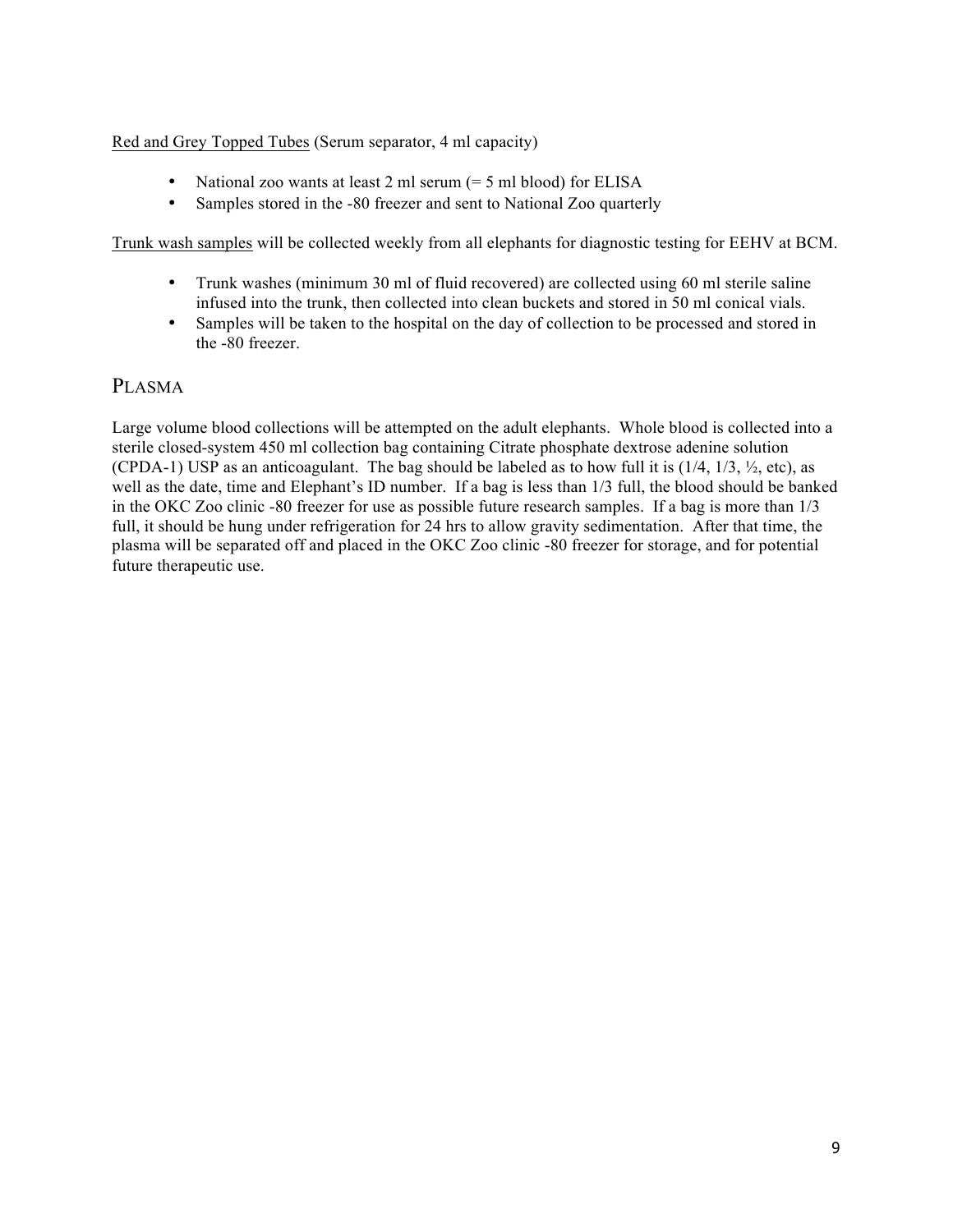## CLINICAL CASE SUSPECT

The following clinical signs may indicate a possible EEHV infection. Any concerns should be brought to the Elephant Supervisor, Mammal Curator and Veterinary Staff immediately.

- Lethargy
- Dullness
- Anorexia
- Mild colic
- Edema of the head, neck, trunk and thoracic limbs (and ventral abdomen)
- Cyanotic, swollen tongue: starts at tip and moves caudally typically
- Oral ulceration
- Stiff joints with no apparent discomfort

Because of the rapid onset and progression of the disease, treatment needs to be initiated based on clinical impression rather than absolute diagnosis. Confirmation by PCR may take 2-3 days. The decision whether or not to start an elephant on an antiviral medication will be made by the Elephant Supervisor, Mammal Curator and Veterinarians. If an elephant is suspected or confirmed pregnant, this condition should be taken into consideration when deciding to treat with anti-viral medication. NOTE: Famciclovir is considered in the group B pregnancy class, meaning there is no evidence that the drug causes adverse effects on embryo fetal development in pregnant animals but specific studies have not been performed. NOTE: Ganciclovir is a Category C drug for pregnancy (Class C: Animal studies have shown an adverse effect on the fetus, but there are no adequate studies, or there are no animal reproduction studies). It has been shown to be embryotoxic in rabbits and mice following IV administration and teratogenic in rabbits. It may be teratogenic or embryotoxic at dose levels recommended for human use.

Once an animal is started on an antiviral medication, the medication must be continued until follow-up whole blood PCR is negative.

#### SAMPLE COLLECTION FOR A CLINICAL SUSPECT

If an elephant is showing clinical signs consistent with EEHV infection, blood should be collected as soon as possible for diagnostic purposes.

Blood should be collected into:

- 1. **Purple topped tube** (EDTA for whole blood, 3 ml tubes): **2 tubes initially**
	- a.  $1<sup>st</sup>$  priority is to collect 1 ml of blood for PCR at Baylor and 2 ml blood for National EEHV laboratory.
	- b.  $2<sup>nd</sup>$  priority is to collect 0.5 ml of blood for CBC at OKC Zoo
	- c.  $3<sup>rd</sup>$  priority is to collect 10 to 30 ml of whole blood for Cornell to try viral culture
	- d.  $4<sup>th</sup>$  priority is to collect 2-5 ml of whole blood for BCM for sequencing
- 2. **Red/Grey topped tube** (serum separator for serum): **at least 8 to 58 ml of blood**
	- a. At least 2 ml of whole blood for serum biochemistry at OKC Zoo
	- b. At least 6 ml of whole blood for serum ELISA at National Zoo
	- c. 20 to 50 ml whole blood for Dr. Hayward at Hopkins for research.

Samples should be brought to the OKC Zoo clinic laboratory and processed and distributed to Baylor College of Medicine, the National EEHV Laboratory in Washington DC, and Cornell College of Veterinary Medicine. Shipment guidelines and instructions can be found in Appendix II.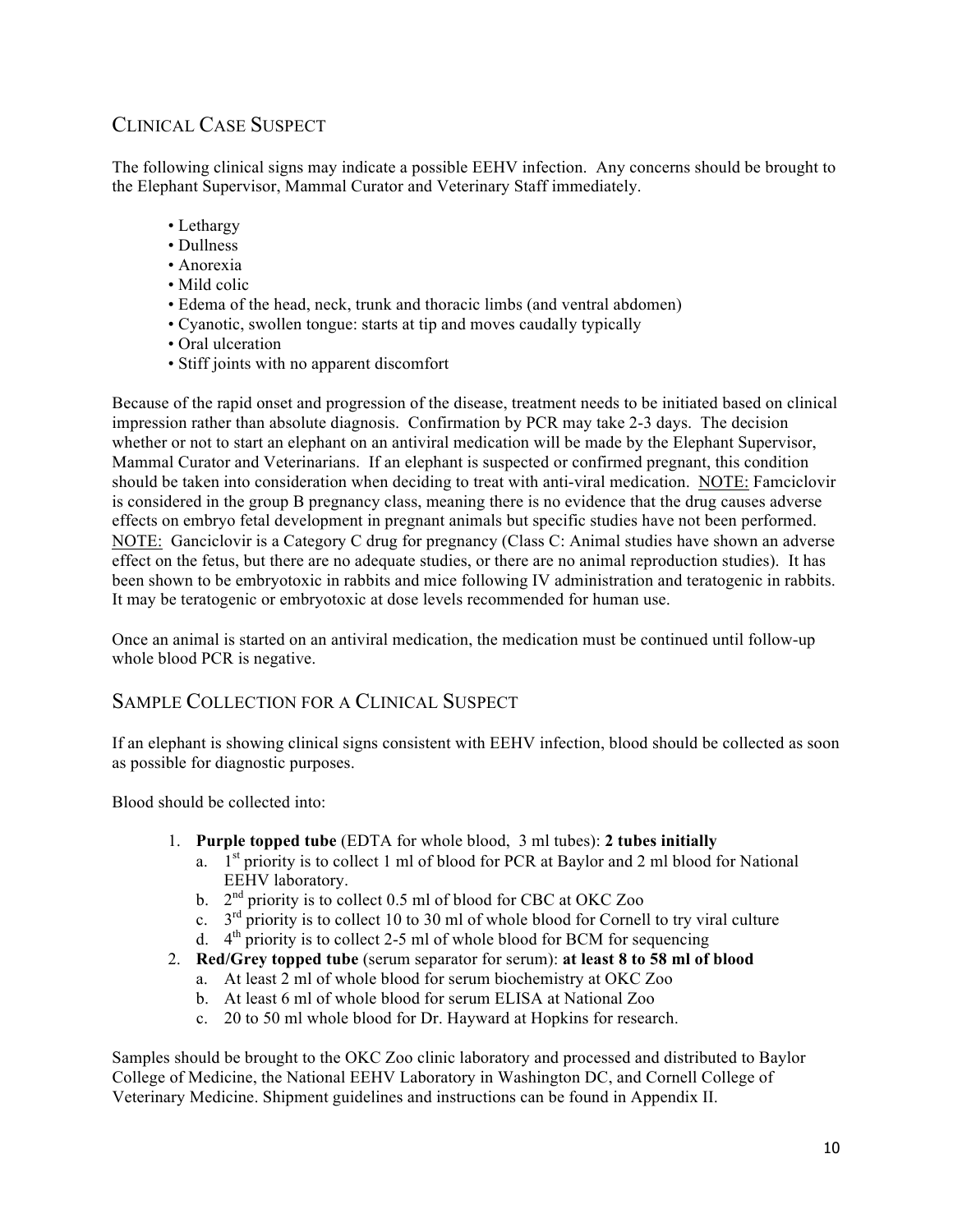## TREATMENT FOR SUSPECTED OR CONFIRMED EEHV

The decision to treat a suspect case with oral or intravenous anti-viral medication will be based on the animal's clinical condition and on the confirmation of infection via positive PCR test. In most cases antiviral medication will be started orally but if the patient is confirmed as PCR positive, or if clinical signs progress despite oral treatment, then intravenous anti-viral medication (Ganciclovir) is recommended.

A suspect/confirmed elephant may be locked in the barn. Calves and/or subordinate animals may be accompanied by other herd mates for companionship. Once treatment starts the suspect animal will be separated from contact with the other elephants and may be restrained with the use of leg restraints. Herd management during treatment will be based on the decision of the Elephant Supervisor and/or the Mammal Curator.

No non-essential staff will be present in the elephant area during the therapy and treatment process unless approved by the Mammal Curator, Elephant Supervisor, Assistant Zoo Director or the Zoo Director.

Antiviral therapy (See Appendix VI for additional drug dosages)

Famciclovir: 8-15 mg/kg PO or per rectum TID

Ganciclovir: 5 mg/kg IV BID (give slowly over 1 hour in NaCl)

- Recipe for oral suspension (5 mg/kg PO BID) based on recommendation from Roche chemists
	- o Use 14 vials ganciclovir injectable (500 mg / vial) per dose.
	- o Mix each vial with 3 ml sterile water.
	- o Withdraw dissolved drug from each vial, place together in one clean beaker.
	- o Add 140 ml oral sweetener solution (such as simple syrup, or Orasweet, OTC syrup at any drug store)
	- o Add 2.8 ml 3% H2O2 (=hydrogen peroxide)
	- o Mix well, add sweetener to total volume of 280 ml
	- o End Product: 25 mg/ml suspension
	- $\circ$  Since we don't know the shelf life of the suspension, the suspension should be mixed up fresh prior to each treatment, anything left over should be discarded
	- o Oral bioavailability of ganciclovir suspension has not been determined

#### INTENSIVE CARE OF THE EEHV PATIENT

Antiviral medications are recommended in any suspect or confirmed EEHV case to reduce or eliminate viral replication and thus reduce the viral load on the patient. However, the antiviral medications do not reverse the damage the virus has already done to internal organs. Aggressive supportive therapy and close monitoring of the patient is recommended as an adjunct to antiviral medication. Placement of an intravenous catheter in a large, peripheral vein is recommended for Ganciclovir administration as well as fluid and colloidal support and administration of other medications. If placement and maintenance of an IV catheter is not possible under training or manual restraint, sedation may be required.

Sedation (See Appendix VI for additional drug dosages)

- Butorphanol  $0.045 0.075$  mg/kg IM reverse with Naltrexone 2.5 5 X Butorphanol dose
- Followed  $15 20$  minutes later by Detomidine  $0.011 0.022$  mg/kg IM reverse with Atipamezole 5 X Detomidine dose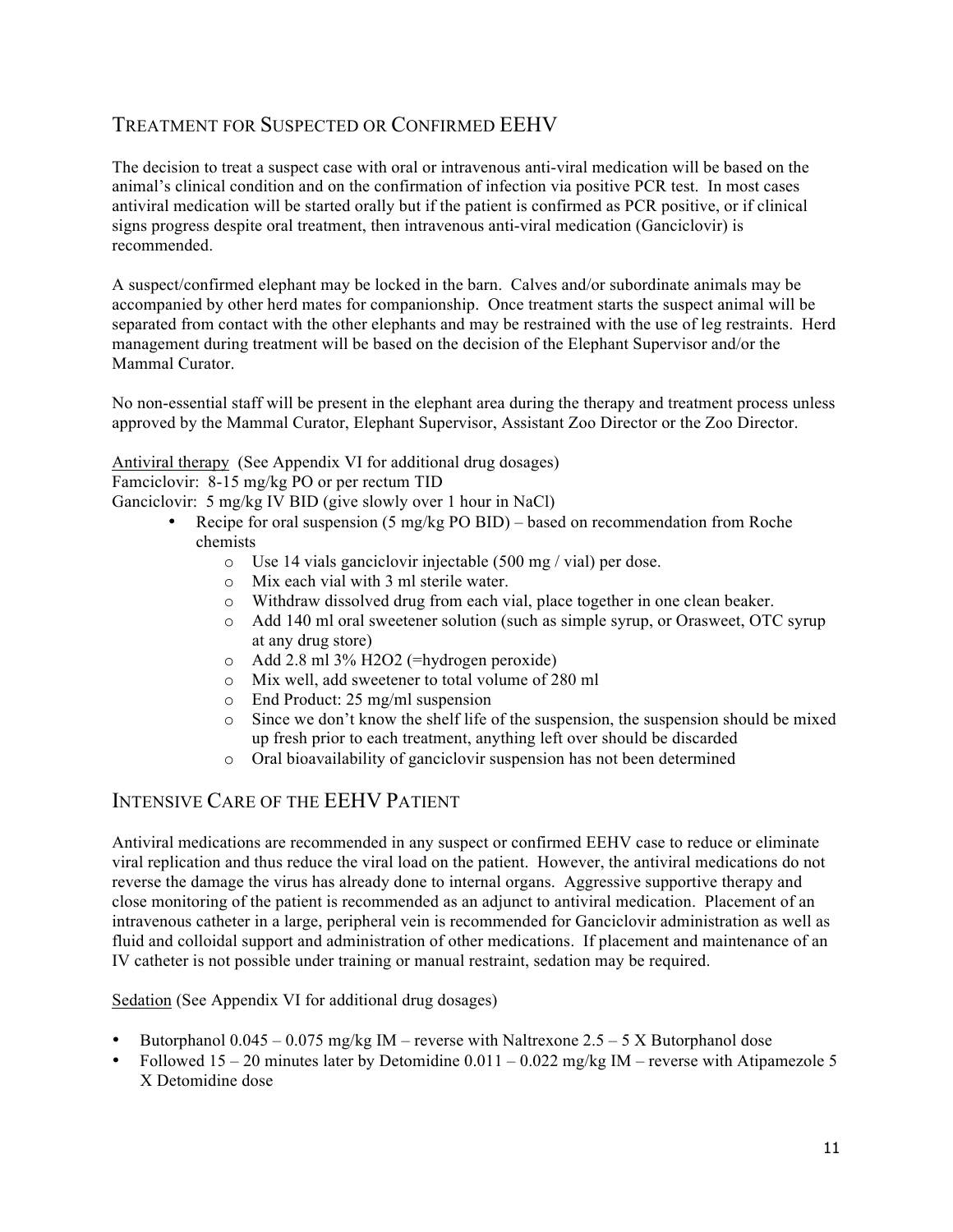An IV catheter can be placed in an ear vein, a larger bore IV catheter can be placed in a cephalic vein (proximal medial forelimb) or a saphenous vein (lower medial aspect of hindlimb). A 14 g 2 inch catheter can be placed in the cephalic vein but may require a surgical approach. It can be sutured in with 0 PDS.

#### Intravenous Fluid Therapy

Intravenous fluids are recommended to support circulation and hydration. Physiologic crystalloids such as Lactated Ringer's or Normosol can be used for rapid rehydration or for maintenance fluids. Sodium chloride should be used if the elephant is hyponatremic or hypochloremic, and/or if the elephant is on diuretics. It is important to remember that rapid infusion of large volumes of crystalloids in patients that have "leaky" capillaries due to viremia may result in moving fluids out of vessels and worsening edema.

Maintenance fluid therapy requirements have not been determined for elephants but are assumed to be similar to other mammals:

- Maintenance (adult) =  $2ml/kg/hour = 2 liters/1000kg/hour$
- Maintenance (calf) =  $4ml/kg/hour = 4 liters/1000kg/hour$
- Surgical rate =  $10 \text{m}$ /kg/hour =  $10 \text{ liters}/1000 \text{kg/h}$ our
- Shock rate =  $90$ ml/kg/hour =  $90$  liters/1000kg/hour
- Volume replacement fluid (litres) = Body weight (kg) x percentage dehydration

#### Plasma Transfusion

Colloids such as fresh or frozen plasma, or hetastarch, are often more effective than crystalloid fluids for volume expansion in viremic or seriously ill animals. The larger molecules in these fluids do not leak out of capillaries as easily, and increase plasma volume. Based on equine recommendations, plasma should be administered at an average rate of 10 ml/kg/hr. The first 100 ml should be given slowly, and heart rate, respiratory rate, and temperature should be monitored. Possible transfusion reactions would include fever, rash, or anaphylaxis. Mild signs can be treated with antipyretics or antihistamines and decreasing the rate of transfusion. More severe reactions should be addressed by stopping the transfusion.

#### Blood Tansfusion

If HCT falls below 14%, blood transfusion should be considered. There are no known blood types in elephants; cross matching is recommended prior to transfusion, any agglutination or lysis indicates an unacceptable match.

To perform a cross match (\*will most likely be sent out):

- Collect blood from both the recipient and donor into red top tubes.
- Separate the serum from the clot, and re-suspend the red cells in saline to wash.
- For a major cross match: mix 2 drops of donor RBCs with 2 drops of recipient serum.
- For a minor cross match: mix 2 drops of donor serum with 2 drops of recipient RBCs.
- Mix then centrifuge.
- Examine supernatant for hemolysis hemolysis indicates incompatibility.
- Tap to re-suspend cells to look for visible agglutination.
- Then transfer a small amount to a slide and examine under  $10X$  power for agglutination agglutination indicates incompatibility (Pratt, 1985, Laboratory Procedures For Animal Health Technicians).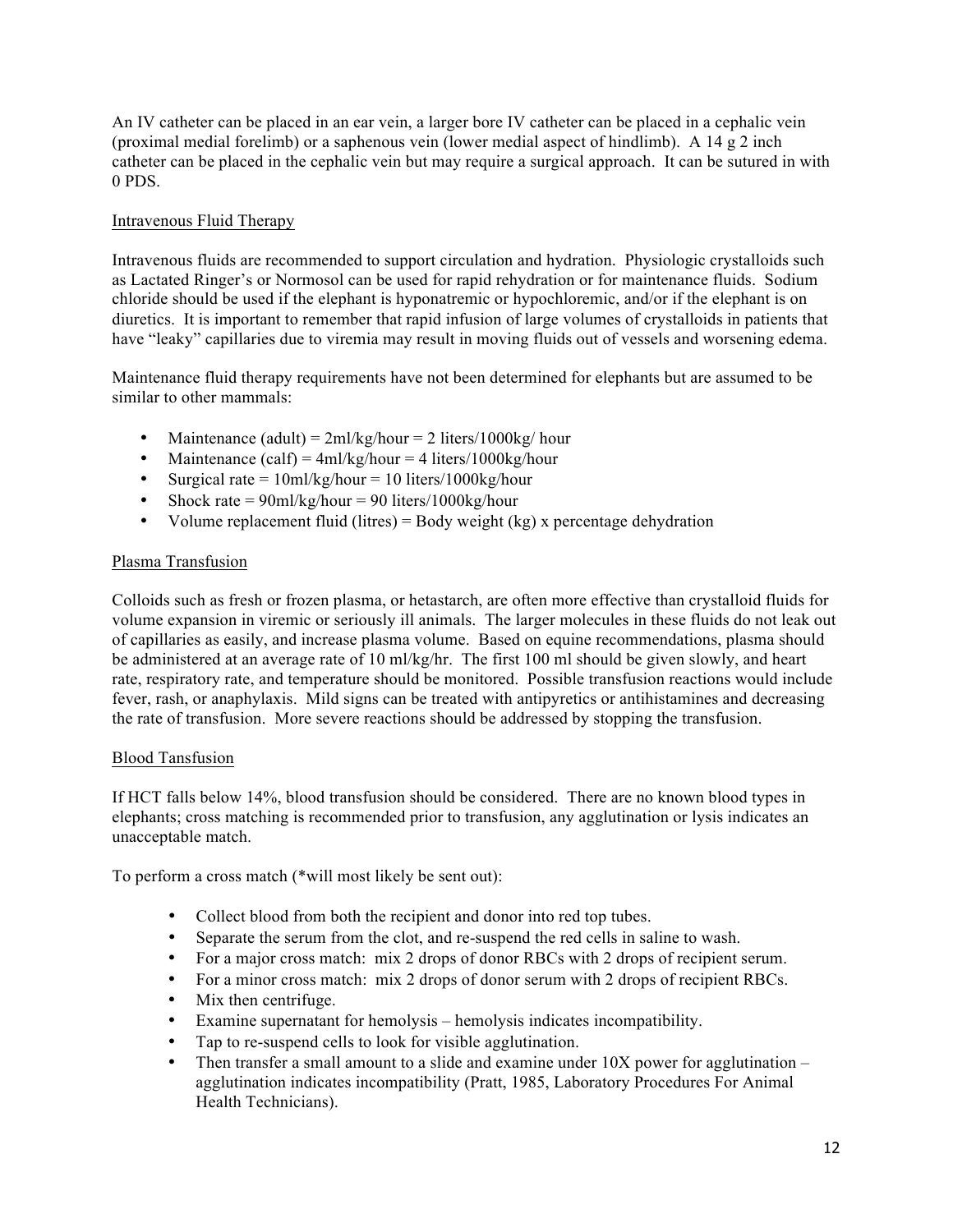#### Antibiotics (see Appendix VI for drug dosages)

Although antibiotics have no effect in treating EEHV, the animal's immune system will be severely compromised and the clinical situation could be complicated by secondary opportunistic infections and therefore antibiosis should be instigated immediately.

#### Analgesia (see Appendix VI for drug dosages)

Although EEHV is thought to be a vasculopathy as opposed to a vasculitis, antiinflammatories are indicated as part of the analgesic regime as well as reducing secondary inflammation resulting from peripheral edema and hemorrhage. Non-steriodal anti-inflammatories (NSAID's) are part of the recommendations outlined by the EEHV workshop and they play a useful part in early management of the disease. However it should be noted that in human medicine NSAIDs are contraindicated in cases where peripheral edema or hemorrhagic diathesis is present due to the decreased glomerular filtration rate and the effects on coagulation seen when using NSAIDs. The analgesic and anti-inflammatory effects of these drugs should be weighed against these side effects. Opioids are also a useful adjunct to providing relief and in some cases mild sedation to assist in the management of animals being treated. Be aware that there is the possibility with behavioral changes in the elephant when using opioids and that animals should be treated with extra care, as trained behaviors may well be lost or less responsive.

## DAILY MONITORING OF AN EEHV CASE

#### Monitoring of Suspect/Confirmed Positive Elephant

If EEHV is suspected but the elephant is not clinically ill, a veterinary physical examination will be performed twice daily during the first week of treatment and should coincide with the treatment schedule. If EEHV is diagnosed via PCR and the elephant is placed on intravenous catheter and Ganciclovir treatment, 24 hr monitoring by veterinary and elephant staff will be instituted. Regular measurements of vital signs, including respiratory rate, heart rate, blood pressure, and body temperature are to be made starting Q1 to 6 hrs on the first day that EEHV is suspected. A daily ultrasound of the heart will be performed to evaluate heart rate and contractility and also monitor for the development of pericardial effusion. Elephant care staff will monitor behavioral parameters.

Daily blood samples for first week of treatment (listed in order of priority):

- Whole blood (total 5 ml daily) CBC  $(0.5 \text{ ml})$ , EEHV PCR at BCM  $(2 \text{ ml})$  and National EEHV lab  $(2 \text{ ml})$ .
- Serum (red/grey top, total 17 ml daily) serum biochemistry  $(2 \text{ ml})$ , EEHV ELISA at National EEHV Lab (5 ml), and banked serum for BCM (6-10 ml)
- Serum (royal blue top tubes, 6 ml weekly) mineral panel for baseline
- Serum (plain red top/non-serum separator, 5 ml daily)
	- o Ganciclovir levels (2 ml serum)\*\* possibly twice daily after treatment
	- $\circ$  Ganciclovir levels lab collect blood into a plain red top tube (no serum separating gel) and promptly centrifuge and separate serum or plasma into a plastic screwcapped vial using approved guidelines (requires 2 ml serum or plasma) – http://www.nmslab.com/SearchResults.aspx?code=2154SP
- If Ganciclovir is used, close monitoring of CBC, Creat/BUN, HCT, and urine production is recommended.
- If Famciclovir is used, penciclovir levels may need to be monitored.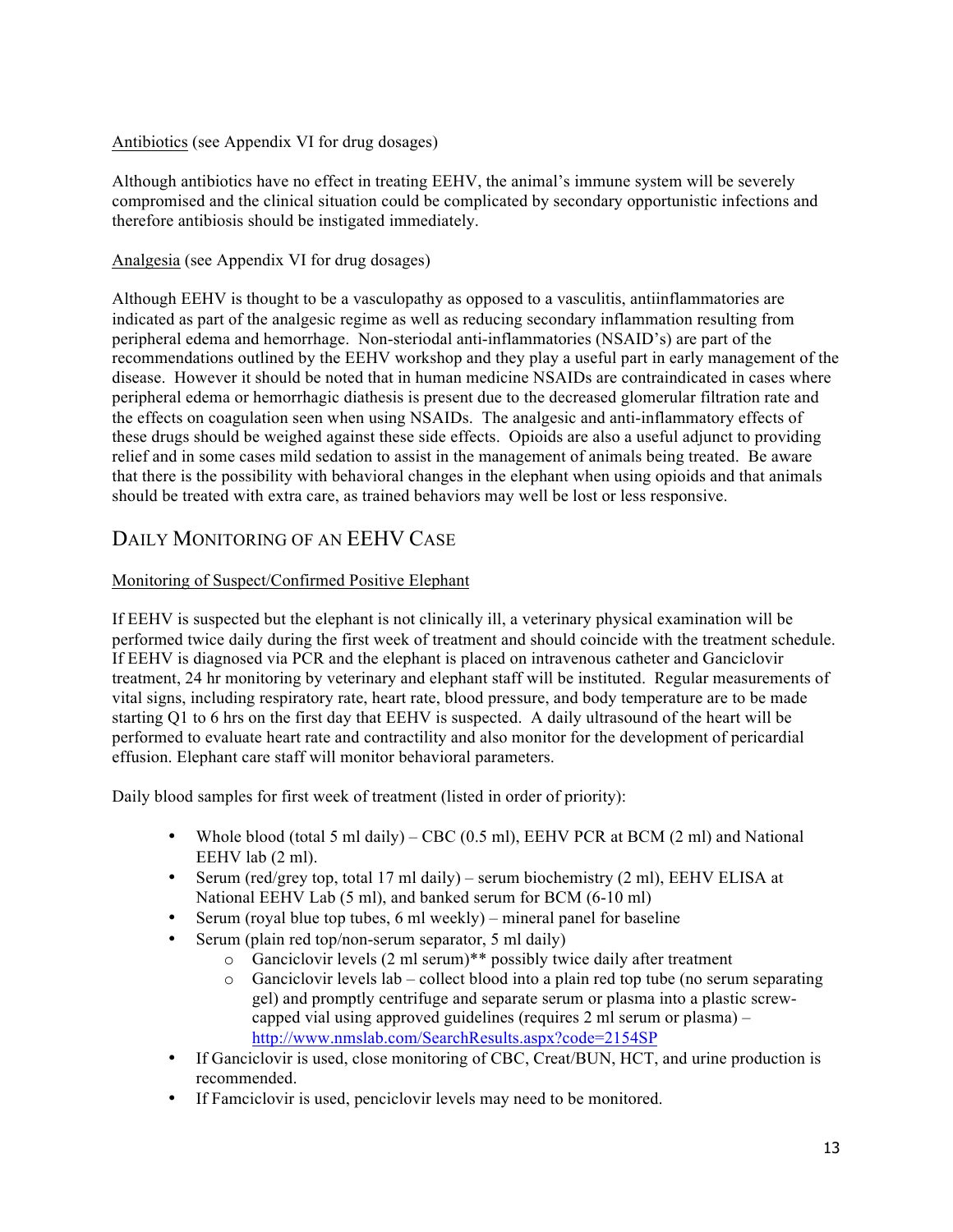Urine samples:  $(50 \text{ ml conical vials, total } 30 \text{ ml daily}) - OKC Zoo urinalysis (5 – 10 ml), EEHV PCR at$ BCM (20- 30 ml).

Fecal sample: daily fecal sample collected and frozen for future analysis.

Upon request, ocular swabs and oral swabs may need to be provided.

#### Surveillance of Herd Mates

If an elephant is confirmed PCR positive, then samples should be collected from the rest of the elephant herd for EEHV testing at the Baylor College of Medicine and the National Zoo EEHV Lab.

- Whole blood (4-5 ml total from each elephant) BCM PCR (1 ml), National EEHV Lab PCR (2 ml), OKC Zoo CBC (0.5 ml)
- Serum (7 ml whole blood from each elephant) National EEHV Lab ELISA (5 ml), OKC Zoo serum biochemistry (2 ml)
- Urine (30 ml total from each elephant) OKC Zoo urinalysis (5-10 ml), BCM PCR (20-30 ml)
- Trunk washes (70 ml total from each elephant) BCM PCR (30-50 ml), National Zoo EEHV Lab PCR (20-30 ml)
- Ocular swabs one from each eye to National Zoo EEHV Lab PCR
	- o 1 from each eye to National Zoo EEHV lab (PCR)

#### RESOURCE CONTACT LIST

| Dr. Joe Flanagan                   | Cell: 713-204-0545 | Home: 281-485-1389                     |
|------------------------------------|--------------------|----------------------------------------|
| Dr. Lauren Howard                  | Cell: 713-417-7979 | Home: 281-485-0072                     |
| Dr. Dennis Schmitt                 | Cell: 417-861-9572 | Home: 417-863-0754                     |
| Dr. Michele Miller                 | Cell: 561-727-9630 | Work: 561-533-0887                     |
| Dr. Ellen Wiedner                  | Cell: 571-228-2312 | Email ewiedner@feldinc.com             |
| Dr. Randy Junge                    | Cell: 314-807-5403 | Email $junge$ (a)stlzoo.org            |
| Dr. Martha Webber                  | Cell: 314-807-5408 | Email: weber@stlzoo.org                |
| Dr. Jeff Stanton                   | Cell: 713-253-9282 | Email: jstanton@bcm.edu                |
| Dr. Paul Ling                      | Cell: 281-460-1696 | Email: $\text{pling}(\hat{a})$ bcm.edu |
| <b>Integris ProHealth Pharmacy</b> | 945-4426           |                                        |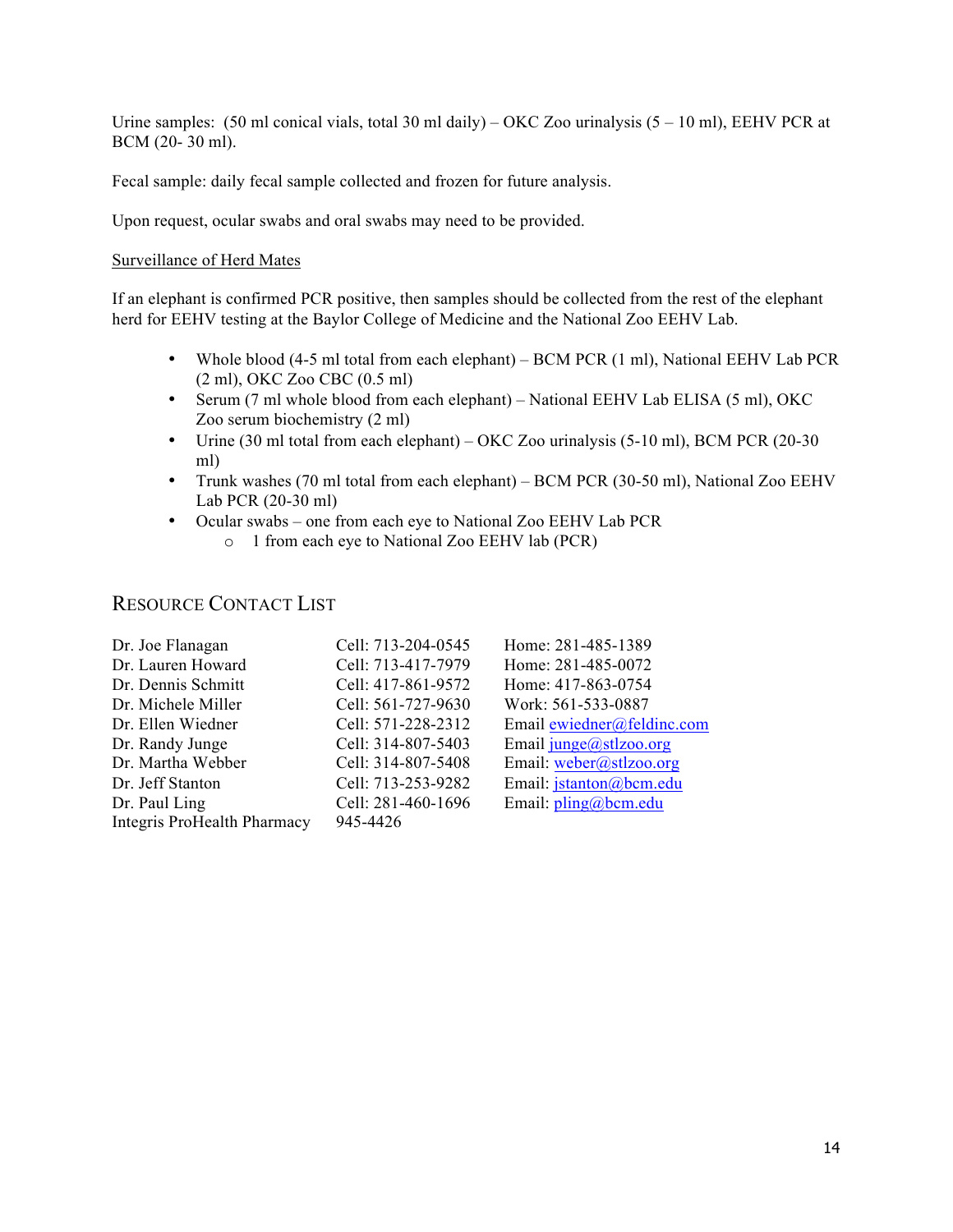|                                      | <b>Routine Weekly</b><br>Monitoring | <b>Clinical Suspect</b><br>or Sick Elephant | <b>Herdmates of</b><br><b>Sick Elephant</b> | <b>Daily Monitoring</b><br>of Sick Elephant |
|--------------------------------------|-------------------------------------|---------------------------------------------|---------------------------------------------|---------------------------------------------|
| Purple Top<br>Tubes (whole<br>blood) | Total 3 ml blood                    | Total 6-40 ml<br>blood                      | Total 4-5 ml blood                          | Total 5 ml blood                            |
| 3 ml tubes                           | $1-2$ ml WB<br>National for PCR     | 2 ml National for<br><b>PCR</b>             | 1-2 ml National<br>for PCR                  | 0.5 ml OKC Zoo<br>for CBC                   |
|                                      | 1 ml WB BCM for<br><b>PCR</b>       | 1 ml BCM for PCR                            | 1 ml BCM for<br><b>PCR</b>                  | 2 ml BCM for PCR                            |
|                                      |                                     | 0.5 ml OKC Zoo<br>for CBC                   | $0.5$ ml OKC Zoo<br>for CBC                 | 2 ml National for<br><b>PCR</b>             |
|                                      | 2-5 ml BCM for<br>gene sequencing   | 10-30 ml Cornell<br>for culture             |                                             |                                             |
|                                      |                                     | 2-5 ml BCM for<br>gene sequencing           |                                             | 6-10 ml OKC Zoo<br>(banking)                |
| Red/Grey Top<br>Tubes (Serum)        | Total 7 ml blood                    | Total 8-58 ml<br>blood                      | Total 7 ml blood                            | Total 17 ml blood                           |
| 4 ml tubes                           | 2 ml serum<br>National (ELISA)      | 2 ml OKC Zoo<br>(chem)                      | 5 ml National<br>(ELISA)                    | 2 ml OKC Zoo<br>(chem)                      |
|                                      |                                     | 6 ml National<br>(ELISA)                    | 2 ml OKC Zoo<br>(chem)                      | 5 ml National<br>(ELISA)                    |
|                                      |                                     | 20-50 ml Johns<br>Hopkins (research)        |                                             | 6-10 ml OKC Zoo<br>(banking)                |
| Urine                                |                                     | Total 60 ml                                 | Total 30 ml                                 | Total 30 ml                                 |
| 50 ml conical                        |                                     | 5-10 ml OKC Zoo                             | 5-10 ml OKC Zoo                             | 5-10 ml OKC Zoo                             |
| vials                                |                                     | (urinalysis)                                | (urinalysis)                                | (urinalysis)                                |
|                                      |                                     | 20-30 ml BCM for<br><b>PCR</b>              | 20-30 ml BCM for<br><b>PCR</b>              | 20-30 ml BCM for<br><b>PCR</b>              |
|                                      |                                     | 10-20 ml Johns<br>Hopkins (research)        |                                             |                                             |
| Trunk Wash                           | Total 30 ml                         | Total 70 ml                                 | Total 70 ml                                 |                                             |
| 50 ml conical<br>vials               | 30-50 ml BCM for<br><b>PCR</b>      | 30-50 ml BCM for<br><b>PCR</b>              | 30-50 ml BCM for<br><b>PCR</b>              |                                             |
|                                      |                                     | $10-20$ ml Johns<br>Hopkins (research)      | 20-30 ml National<br>for PCR                |                                             |
| Swabs                                |                                     |                                             |                                             |                                             |
|                                      |                                     | Oral swabs Johns<br>Hopkins (research)      | Ocular swabs<br>National for PCR            | Ocular swabs<br>Oral swabs                  |
| Plain Red Tubes                      |                                     |                                             |                                             | 5 ml blood for                              |
| (no separators)                      |                                     |                                             |                                             | Ganciclovir levels                          |
| Royal Blue Top                       |                                     |                                             |                                             | 6 ml for mineral                            |
| (minerals)                           |                                     |                                             |                                             | levels                                      |
| <b>Fecal Samples</b>                 |                                     |                                             |                                             | Fecal sample                                |

## APPENDIX I. SAMPLE GUIDELINES – QUICK CHART (IN ORDER OF PRIORITY)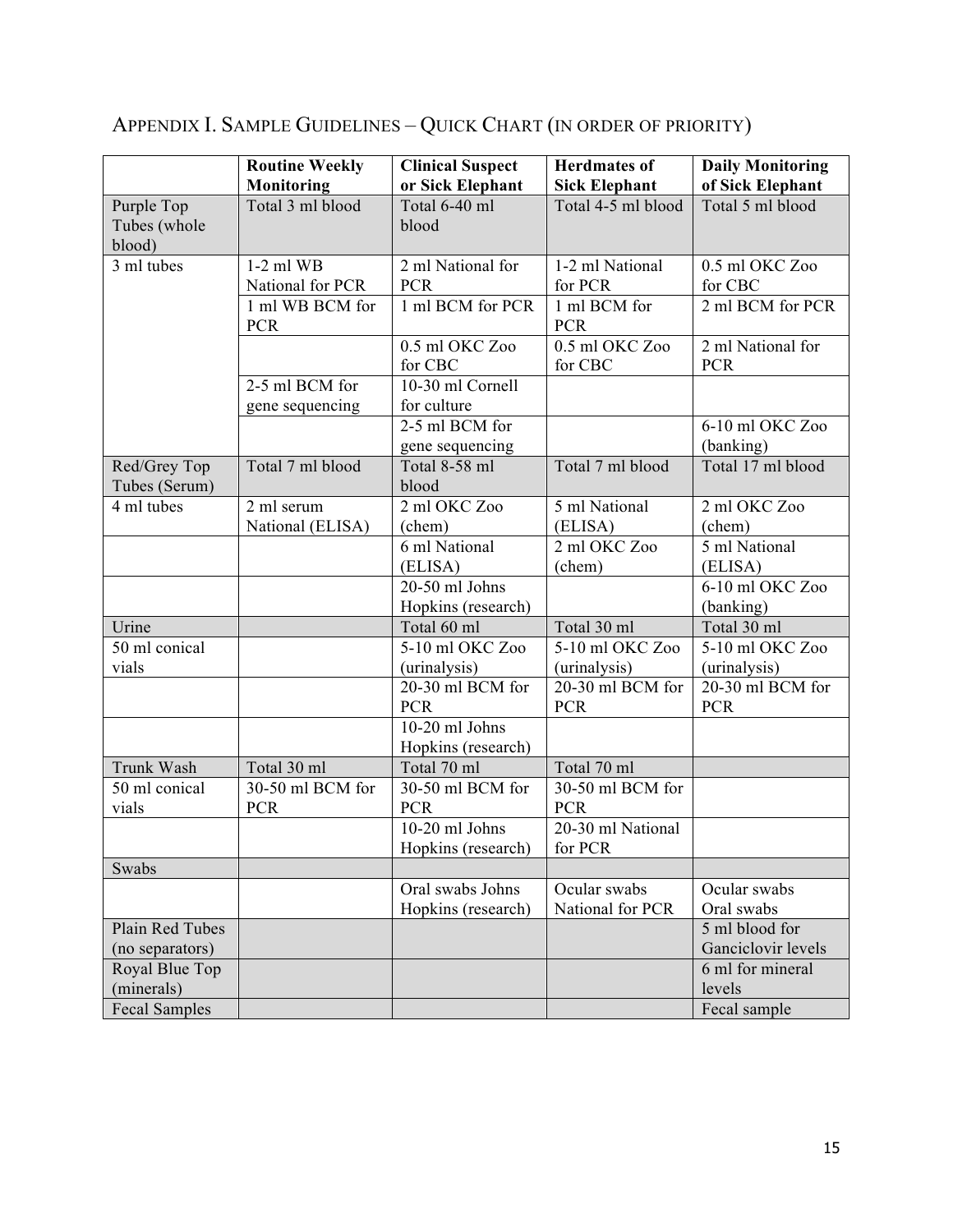## Appendix II: Shipment Guidelines for EEHV Samples

#### **National EEHV Laboratory**

- 1. In a case where EEHV is clinically suspected:
	- a. Whole blood in EDTA (0.5 to 2 ml) for EEHV-1, 2, 3, and 4 PCR, sent on ice packs
		- b. Serum (> 2 ml) for EEHV ELISA, sent frozen on dry ice
- 2. Necropsy samples should be collected as described in Appendix VII and sent on dry ice.
- 3. Send samples to:
	- a. Erin Latimer, Research Assistant
		- Department of Pathology, Smithsonian's National Zoo 3001 Connecticut Ave, NW Washington, DC 20008 202-633-4252 (office phone) 202-633-8717 (fax) 703-855-9611 (cell)
	- b. Email Erin Latimer (latimere@si.edu) and Laura Richman (RichmanL@MedImmune.com) to let them know sample is coming.
		- 1. Do not write the word "herpes" in the subject line.
	- c. Call the phone numbers above to alert the lab that a clinical or post mortem sample will be coming, have tracking number available for Erin.
	- d. If it is after hours or on Saturday or Sunday, call home numbers for Erin or Laura to arrange for shipment and sample testing. Sample may have to be sent to Erin's house.
		- 1. Erin 703-471-2168 (Home)
		- 2. Laura 301-253-8723 (Home)

#### **Baylor College of Medicine**

- 1. In a case where EEHV is clinically suspected: whole blood EDTA (1 ml) for EEHV-1a and 1b PCR
- 2. Keep sample cold in refrigerator until it can be taken to lab at BCM
- 3. Send samples to: Dr. Jeff Stanton Department of Molecular Virology and Microbiology Baylor College of Medicine Mail Stop BCM-385 One Baylor Plaza Houston, TX 77030 (713) 253-9282
- 4. Dr. Jeff Stanton should be contacted when a clinical sample is collected (Cell: 713-253-9282).
- 5. Dr. Paul Ling is back up to Dr. Stanton. He can be reached at:
	- a. Cell phone (281) 460 1696
		- b. Office phone (713) 798 8474
		- c. Lab phone (713) 798 8475
- 6. Dr. Alan Herron can be reached as a back- up contact: office (713) 798 3417

#### **Cornell College of Veterinary Medicine**

- 1. In a case where EEHV is clinically suspected:
	- a. Whole blood EDTA (10 to 30 ml) to try to culture EEHV virus from blood
		- i. If possible sample should be collected BEFORE Famciclovir treatment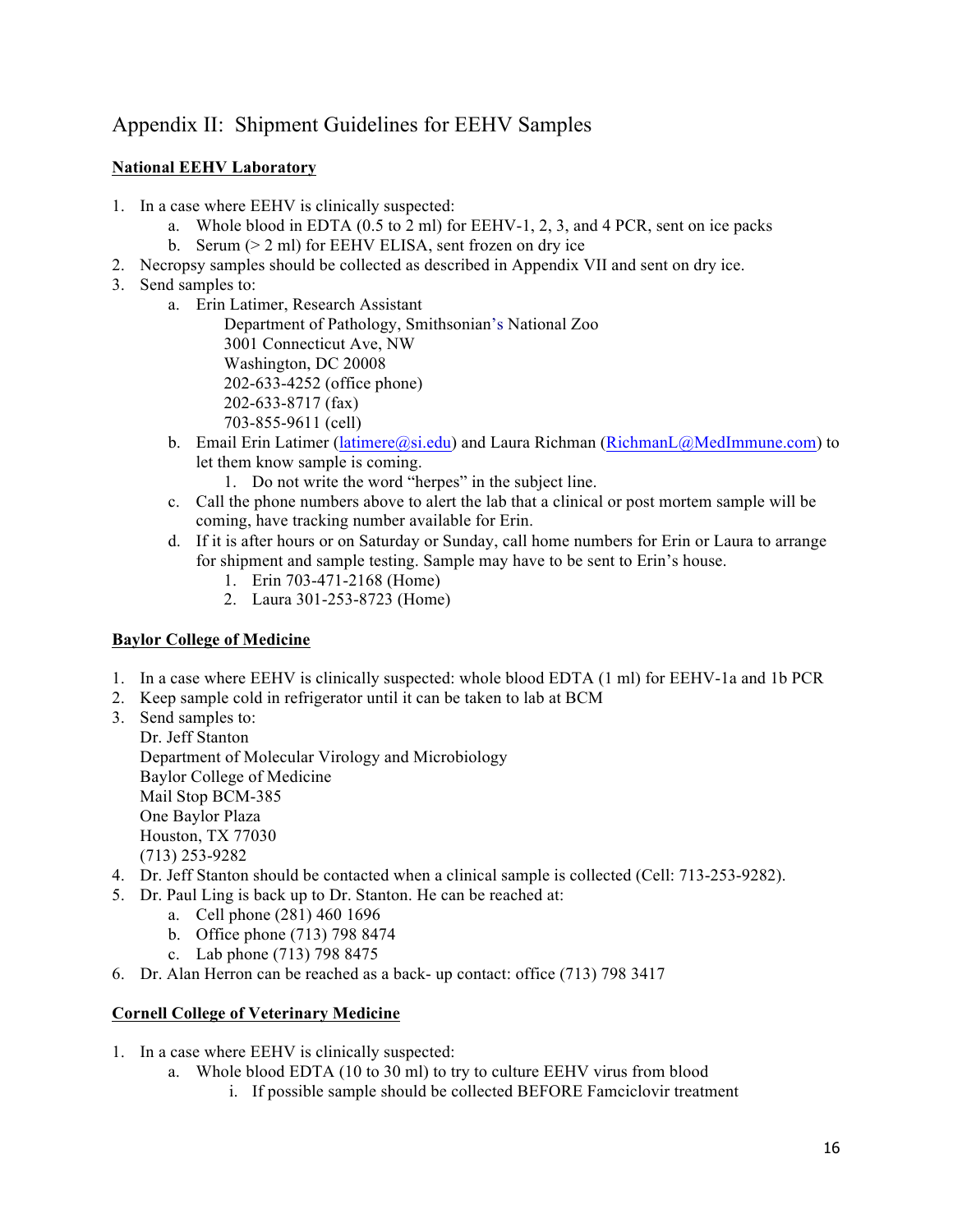- b. Samples collected every 6-8 hours if possible
- 2. Necropsy samples should be collected as described in Appendix VII
- 3. Blood samples and necropsy samples should be shipped on ice, overnight delivery, to:
	- a. Mary Beth Matychak Cornell University, College of Veterinary Medicine, Ithaca, NY 14853 (607-253-3493)
	- b. FedEx Account #1834-4049-7
	- c. If samples are shipped on a Friday (for Saturday delivery) use Dr. Abou-Madi's home address: 123 E. King Road, Apt. C1, Ithaca, NY 14850 (Phone 607-227-1238)
- 4. Contact Mary Beth or Dr. Abou-Madi by phone or email prior to sending samples (na24@cornell.edu)
- 5. Do not delay shipping of initial sample if additional samples are pending please send samples as soon as collected.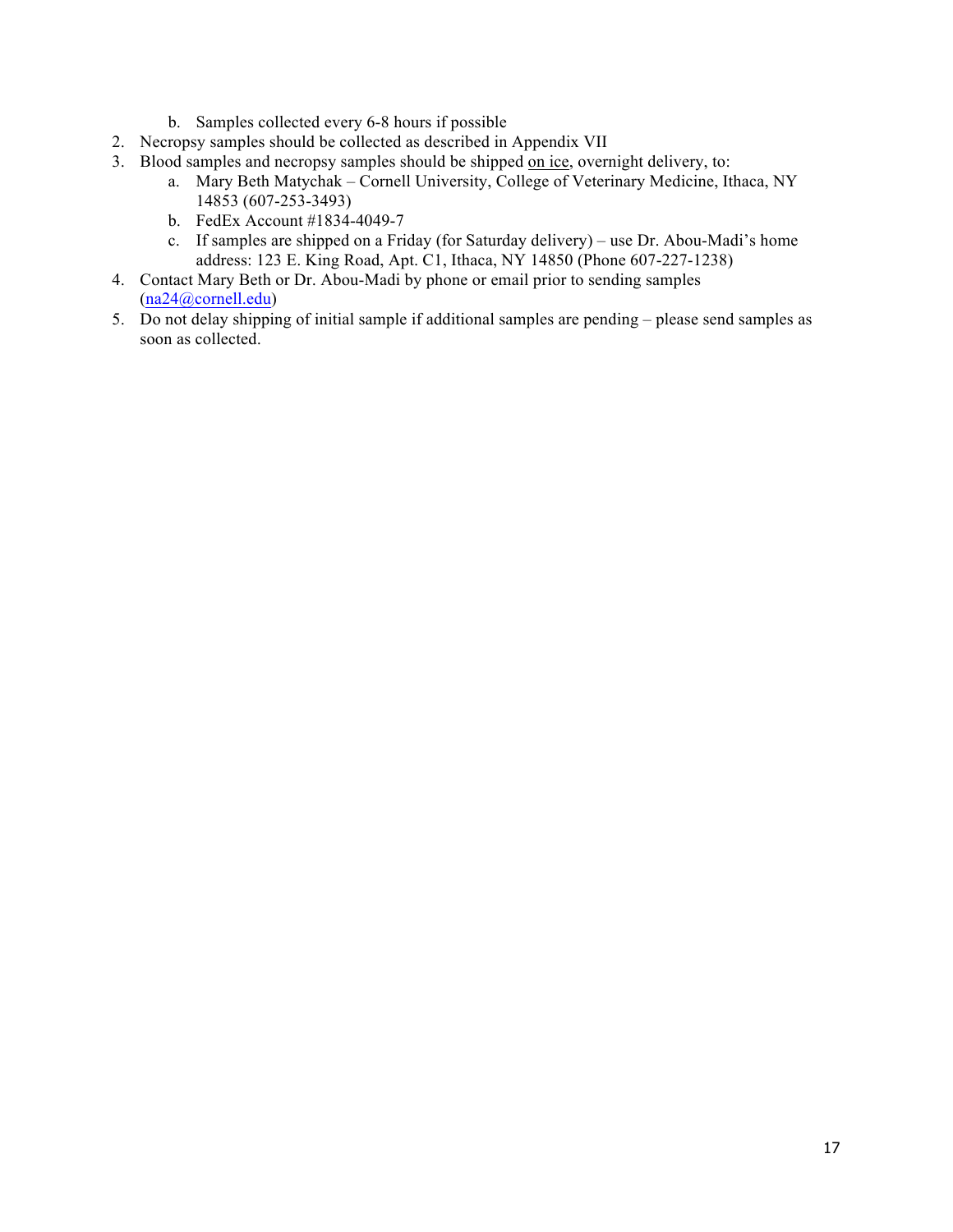## APPENDIX III: EQUIPMENT AND SUPPLIES

The following equipment and supplies will need to be on hand for support during therapy. One staff member will be designated to move these supplies in an organized manner into the hay room of the barn. Supplies used on a daily basis in the area will be left in their normal storage locations.

#### Elephant Barn supplies:

- Assortment of ropes, slings and belly bands
- Calf harness
- Flashlights
- Ultrasound lubricant
- Mortar and pestle
- Towels
- Inner tubes (various sizes)/ gym mats —to be used for cushioning and support in the event of a full immobilization procedure

#### Clinic Supplies:

#### **Drug administration/supportive care:**

- Famciclovir 500 mg tablets, 30 tablets/bottle: 15,000 mg / bottle
	- $\circ$  Minimum 3 day supply for Asha, which is 30,000 mg PO TID, 6 bottles/day = 18 bottles
- Ganciclovir 500 mg vials, 25 vials / box: 12,500 mg/ box
	- o Minimum 3 day supply for Asha: 12,500 mg IV BID, 2 boxes/day = 6 boxes
- Other drugs (see drug list appendix V)
- Mortar and pestle (to grind in case rectal administration is necessary)
- Ultrasound gel (for mixing with famciclovir for rectal administration)
- OB sleeves and lube
- Duct tape
- Hydrogen peroxide (minimum 1 bottle)
- Orasweet OTC syrup (minimum on hand 4,500 ml)
- Exam gloves (all sizes)
- Towels  $(10-12)$
- 1 liter sterile water to mix dose of ganciclovir
- 10-14 GA catheters (long)
- Large Animal IV (bungee type) line (3 complete sets)
- Standard IV administration set (3 complete sets)
- Large Animal IV extension set (3 complete sets)
- Standard Extension set (3 complete sets)
- Alcohol
- Scrub
- Stainless steel bucket (medical grade)
- Rolled cotton (3 rolls)
- 4X4 gauze (6 packages)
- Bandage scissors
- Heparin
- Large animal surgery pack
- Scalpel blades: 10, 15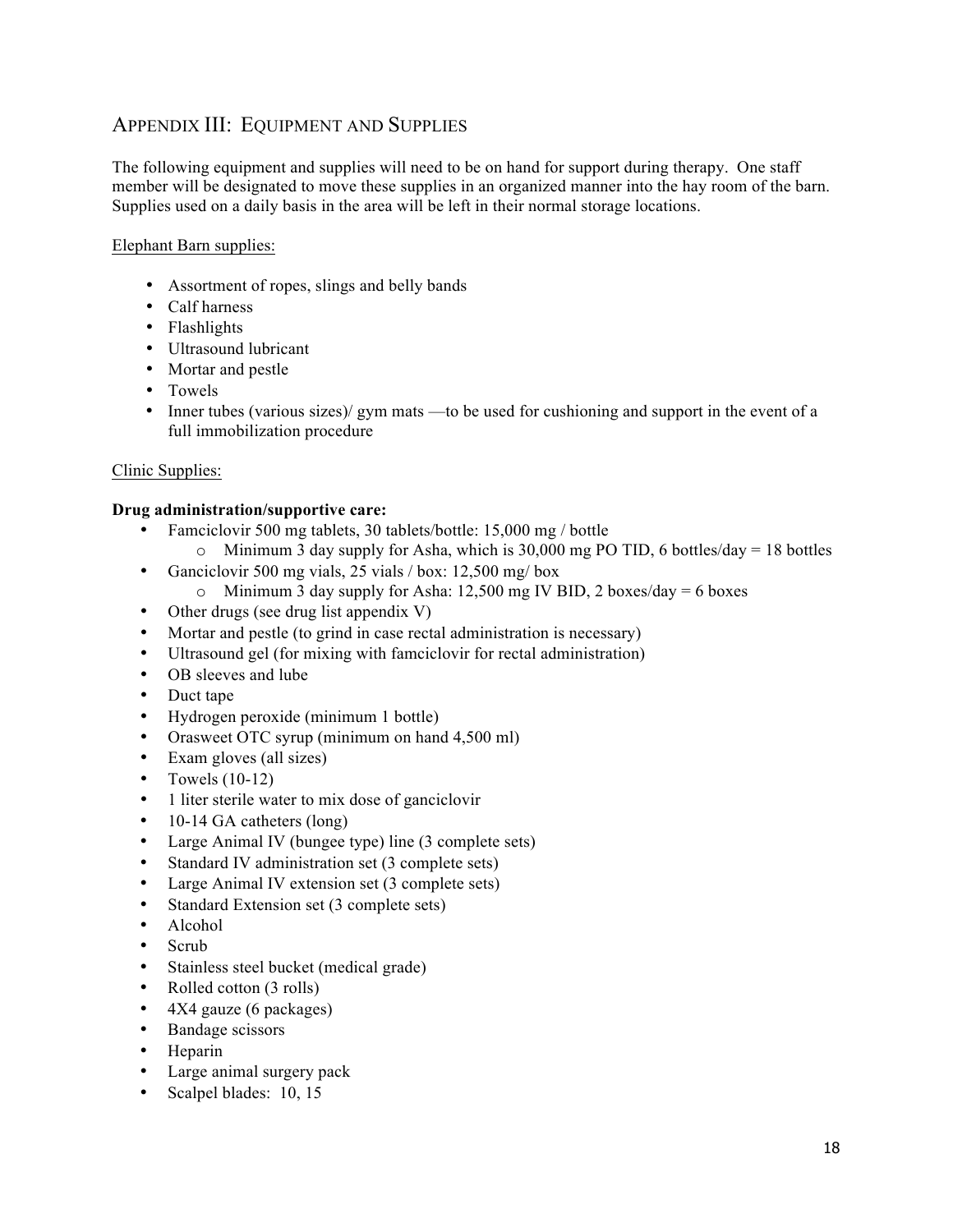- Sterile Gloves  $(6 \frac{1}{2}, 7)$
- Lidocaine
- Drapes
- Sharps container
- Suture  $(0, 1, 2)$  prolene or similar with cutting needle)
- Tissue glue
- White tape (1 inch, 2 inch, 4 inch; 5 rolls each)
- Vetwrap (2-6", multiple rolls each size)
- Elasticon (2-4", multiple rolls each size)
- Injection caps
- T port
- 5 liter fluids (all in stock)
- IV pump
- IV pole
- Ropes/wire to hang bags
- Extension cord
- Flashlights/head lamps
- Portable surgery lights
- Plasma (stored from herd, keep on ice)
- Plasma administration filter
- Hetastarch

#### **Sedation/anesthesia:**

- Butorphanol (minimum 4 bottles, 5 ml/bottle, 30 mg/ml)
- Detomidine (Minimum 3 bottles 5 ml/bottles, 10 mg/ml)
- Naltrexone (minimum 4 bottles, 50 mg/ml, 30 ml/bottles)
- Atipamezole (minimum 13 bottles, 10 ml/bottle, 5 mg/ml)
- Emergency drug box
- Emergency bag
- Anesthesia clip board
- Calculator
- Pole Syringe
- Syringes (Box each of 60, 35, 20, 12, 6, 1 ml sizes)
- Needles  $(14g, 16g, 18g, 20g, 22g, 1.5"$ , 23g, 25g; one box each)
- Butterfly catheters 19g, 21 ga. (1 box each)
- Oxygen tanks
- Portable anesthesia machine
- ET tubes  $(24, 22, 20)$
- Catheter type stylets for intubation
- Laryngoscope w/long blade
- Y piece (nasal administration)
- Ropes (open mouth)
- Blocks (open mouth)
- Pulse oximeter
- I-stat
- Stethoscope
- Thermometer
- Endoscope and associated equipment (intubation)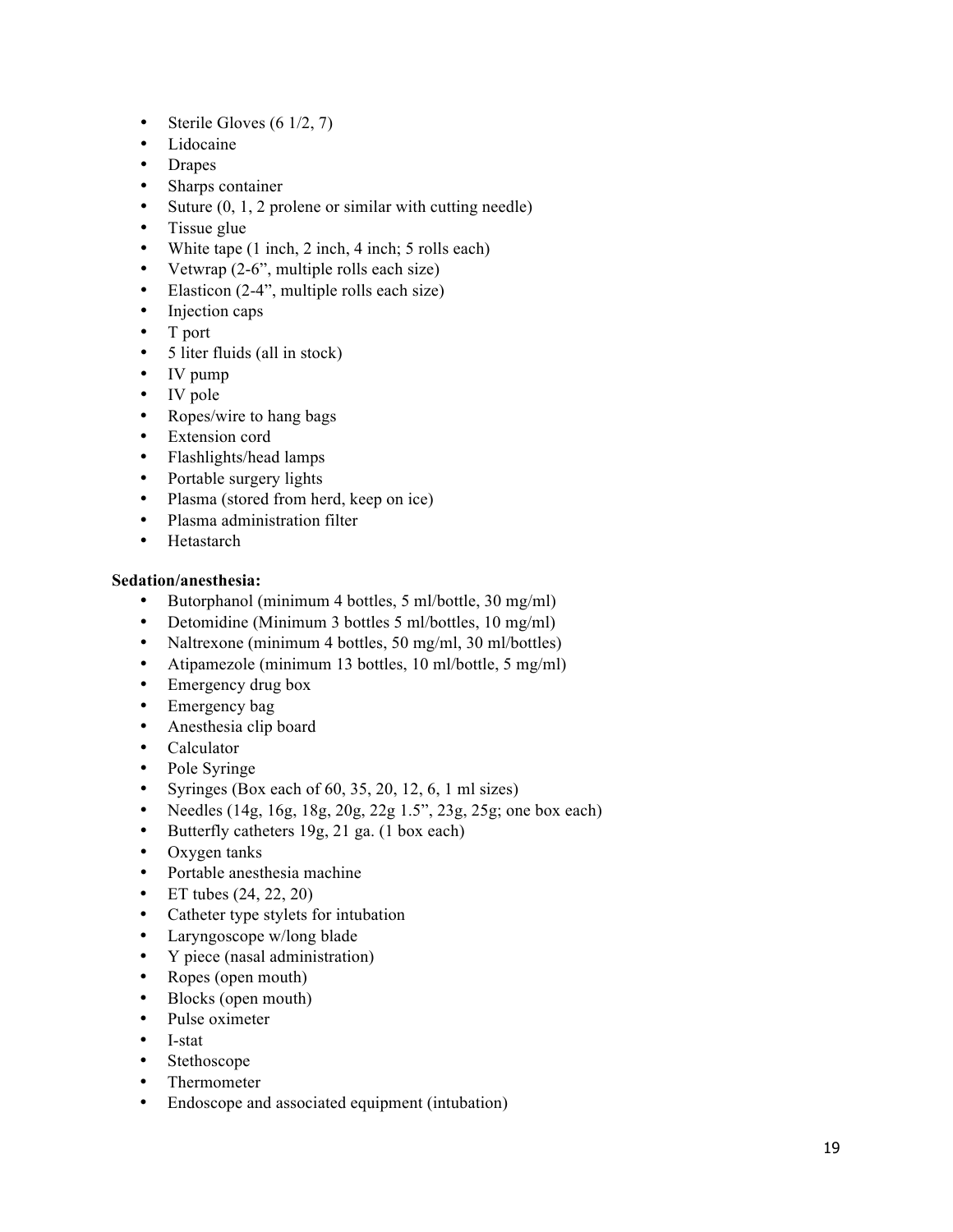#### **Miscellaneous:**

- ICU flow sheet, pens, clipboard, watch
- Sonosite
- Doppler
- Blood pressure cuff
- ECG (cerclage wire contacts vs. sticky pads?)
- Digital camera
- Video camera
- Opthalmoscope (1)
- Opthalmoscope extra battery
- Culturettes
- Pericardiocentesis
	- 60 cc regular tipped syringes
	- 3 way stop cocks  $(2)$
	- $5\frac{1}{4}$  " IV catheter, smallest gauge available
	- 100 mm dart needles (2)
	- Sterile urine cup to save for culture
	- 50 ml conical vials for storage of fluid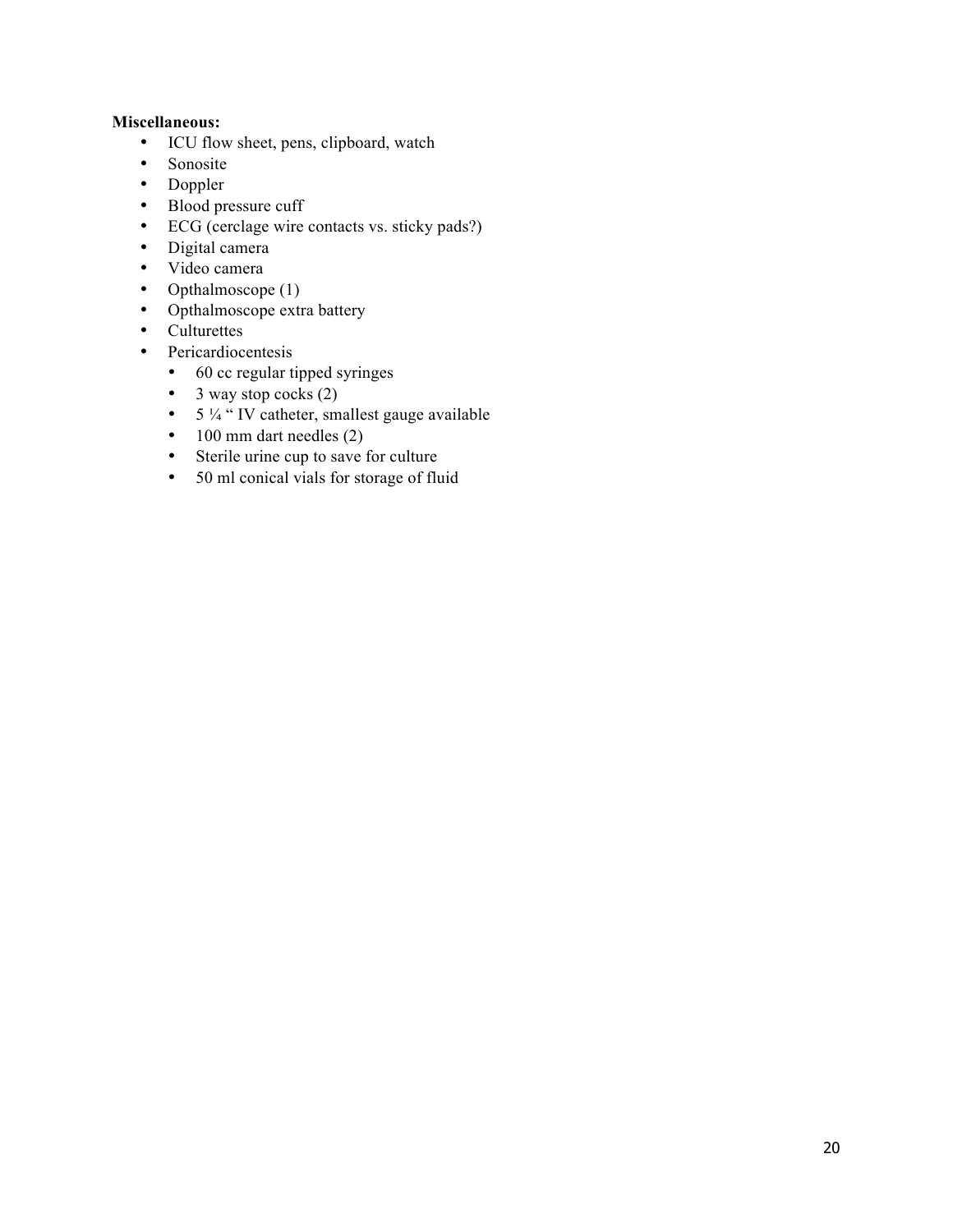## APPENDIX IV. EEHV FLOW CHART

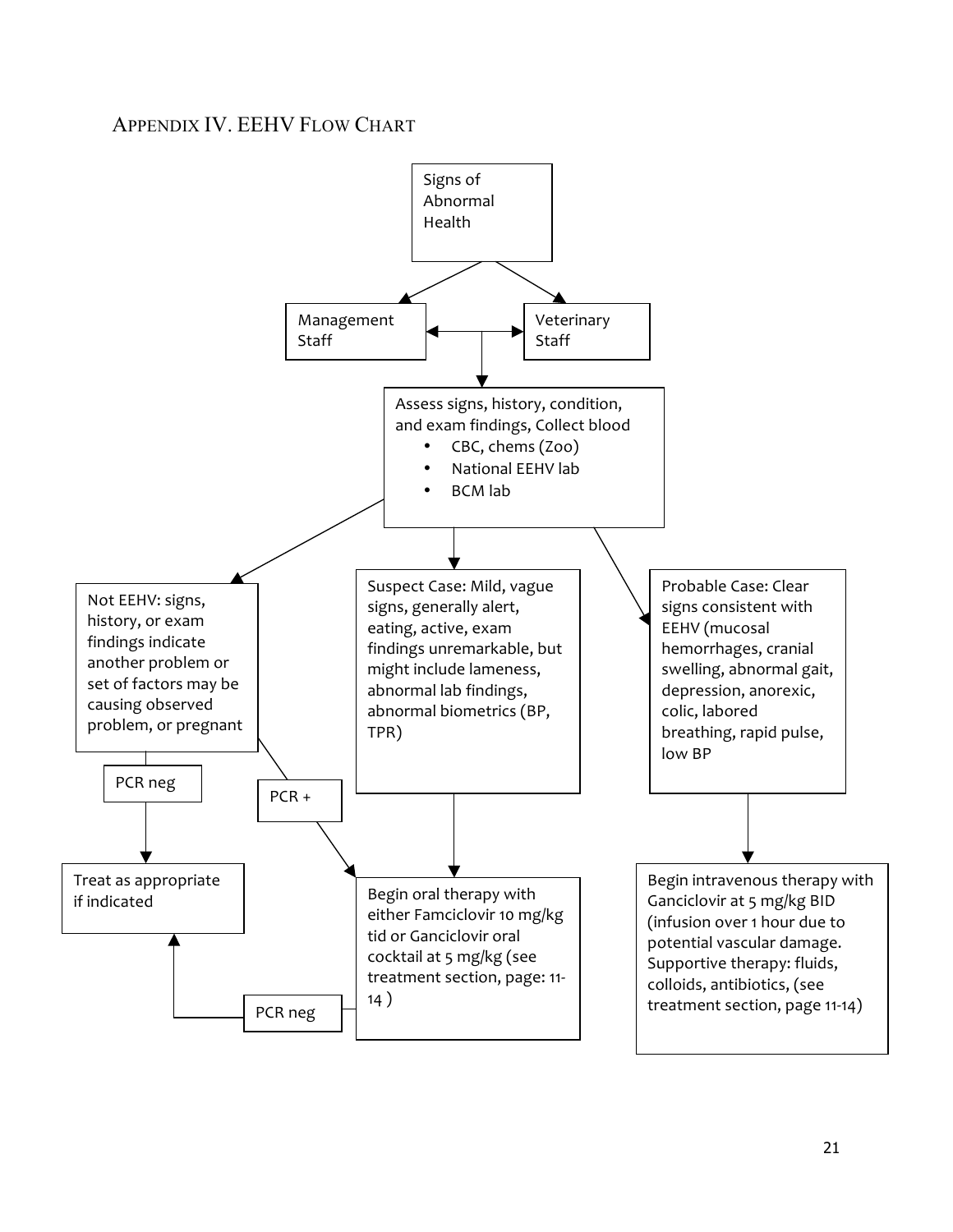## APPENDIX V. EEHV "FAST PLAN"

This is intended to be an instruction sheet to get therapy initiated as quickly as possible. Background information, details, and reasoning for these steps are present in the EEHV protocol.

- 1. Decision to treat an infected elephant (see flow chart on previous page)
	- TPR
	- BP
	- Blood collection (12 ml in purple tops 30 ml in tiger tops)
- 2. Administer 10 mg/kg Famciclovir
	- Orally or
	- Rectally (grind with mortar and pestle, mix with Ultrasound gel)
- 3. Standing sedation with Butorphanol 0.06 mg/kg IM followed in 15 minutes by detomidine 0.015 mg/kg IM (can reverse with 2.5 X dose naltrexone and 5 X dose atipamezole)
- 4. Place 3" long (or longer) large bore catheter in saphenous vein (with injection cap) (consider multiple venous catheters if reversing sedatives immediately)
- 5. Administer 5 mg/kg ganciclovir mixed in 1 liter of fluids over the course of an hour
- 6. Administer up to 10 ml/kg plasma
- 7. Maintain fluids at rate of 2-4 ml/kg/hour
- 8. Administer Naxcel at 1.1 mg/kg IV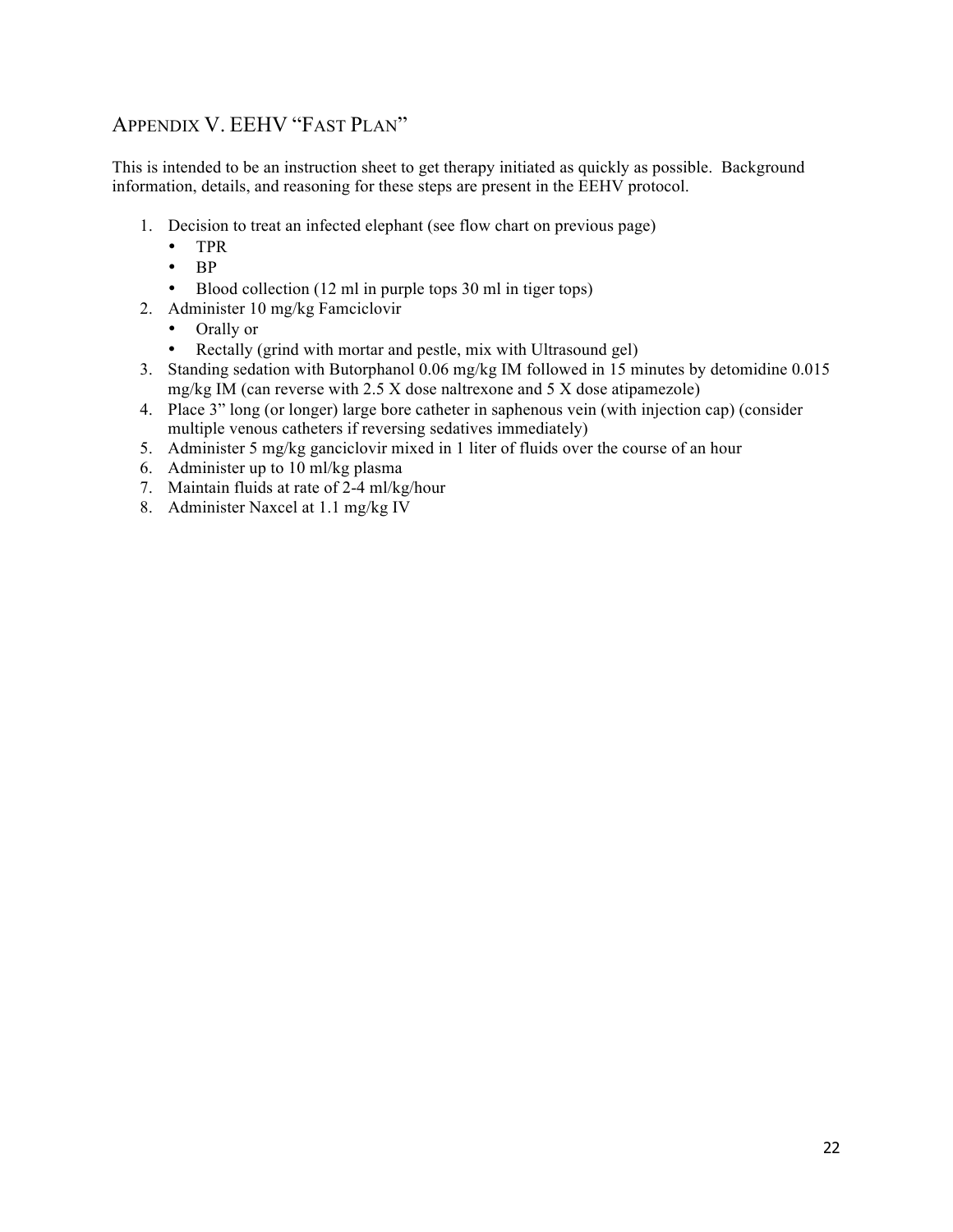## APPENDIX VI. DRUG DOSAGES

|                   | <b>Drug</b>         | Concentration | Dosage range                          | <b>Comments</b>                                                                      |
|-------------------|---------------------|---------------|---------------------------------------|--------------------------------------------------------------------------------------|
| <b>Sedation</b>   | Butorphanol         | $10$ mg/ml    | 0.045-0.075 mg/kg IM                  | Reverse with<br>Naltrexone                                                           |
|                   | Naltrexone reversal | $50$ mg/ml    | 2.5-5 x Butorphanol<br>mg             |                                                                                      |
|                   | Detomidine          | $10$ mg/ml    | $0.005 - 0.011 - 0.022$<br>$mg/kg$ IM | Give 15-20 min after<br>Butorphanol, reverse<br>with Atipamazole                     |
|                   | Atipmazole reversal | 5 mg/ml       | 5 x detomidine mg                     | No notes regarding<br>using as a Detomidine<br>reversal                              |
|                   | Azaparone           |               | 0.024-0.038 mg/kg IM                  |                                                                                      |
| <b>Treatments</b> | Famciclovir         | 500 mg/tab    | 8-15 mg/kg TID                        | PO or rectally                                                                       |
|                   |                     |               |                                       |                                                                                      |
|                   | Ganciclovir IV      | 500 mg/bottle | $5$ mg/kg BID                         | Give IV with NaCl<br>slowly over 1 hour, mix<br>each vial with 3 ml<br>sterile water |
|                   | Ganciclovir oral    | 500 mg/bottle | 5 mg/kg BID                           | See recipe for mixing up<br>oral dose                                                |
|                   |                     |               |                                       |                                                                                      |
| <b>Fluids</b>     | Maintenance adult   |               | 2 ml/kg/hour IV                       |                                                                                      |
|                   | Maintenance calf    |               | 4 ml/kg/hour IV                       |                                                                                      |
|                   | Surgical rate       |               | 10 ml/kg/hour IV                      |                                                                                      |
|                   | Shock rate          |               | 90 ml/kg/hour IV                      |                                                                                      |
|                   |                     |               |                                       |                                                                                      |
| <b>Analgesics</b> | Buprinorphine       | $0.3$ mg/ml   | $0.004$ mg/kg IV                      | Equine dose, given with<br>Acepromazine or<br>Xylazine                               |
|                   | Meperidine          |               | 0.75-1.5 mg/kg Q6hr                   |                                                                                      |
|                   | Morphine analgesia  |               | $0.03 - 0.06$ mg/kg QID<br>IM         |                                                                                      |
|                   | Morphine sedation   |               | $0.06 - 0.2$ mg/kg IM                 |                                                                                      |
|                   | Butorphanol         | $10$ mg/ml    | $0.015$ mg/kg IV/IM                   |                                                                                      |
|                   | Xylazine            | $100$ mg/ml   | $0.04 - 0.08$ mg/kg<br>IM/IV          | May cause sedation at<br>this dose, caution in<br>doses $>400$ mg                    |
|                   | Medetomidine        | $20$ mg/ml    | 0.003-0.005 mg/kg IM                  | Possible sedation                                                                    |
| Analgesics        | Flunixin meglumine  | $50$ mg/ml    | 0.8 mg/kg S-BID IM                    |                                                                                      |
|                   | Meloxicam           |               | 0.6 mg/kg SID IV-PO                   |                                                                                      |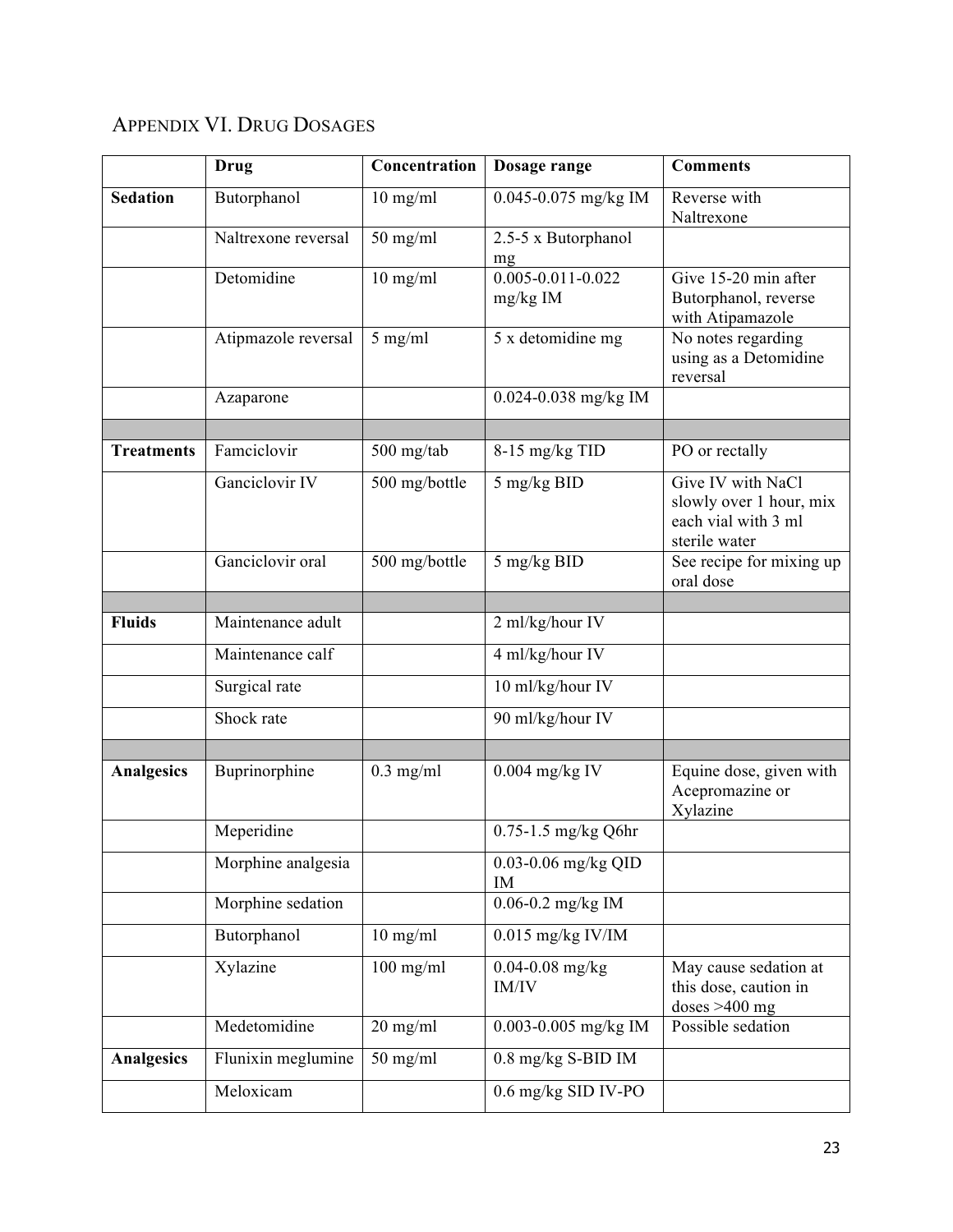|                    | <b>Drug</b>               | Concentration | Dosage range                     | <b>Comments</b>                                         |
|--------------------|---------------------------|---------------|----------------------------------|---------------------------------------------------------|
|                    | Carprofen                 |               | 0.7 mg/kg SID IV/PO              | Anecdotal                                               |
|                    | Ketoprofen                |               | 1-2 mg/kg Q24-48hr<br>PO/IV      |                                                         |
|                    | Phenylbutazone            |               | 2.2-4.4 mg/kg SID PO             | Do not use in ear veins,<br>Equine dose, Max 5<br>days  |
|                    | Aspirin                   |               | 10 mg/kg S-BID PO                | Equine dose                                             |
|                    | Ibuprofen                 |               | 6 mg/kg BID PO                   |                                                         |
|                    | Methadone                 |               | 0.03-0.06 mg/kg IM               | Anecdotal?                                              |
|                    |                           |               |                                  |                                                         |
| <b>Antibiotics</b> | Amikacin                  | $250$ mg/ml   | 3-5 mg/kg SID IM/IV              |                                                         |
|                    | Amoxicillin               |               | 11 mg/kg SID IM                  |                                                         |
|                    | Ampicillin                |               | 8 mg/kg B-TID PO                 | Amp sodium $=$ IV, Amp<br>trihydrate = $PO$             |
|                    | Ceftiofur (Naxcel)        |               | 1.1 mg/kg B-TID IM               | 1.1 mg/kg SID IV (PD)                                   |
|                    | Ceftiofur-CFA<br>(Exceed) | $100$ mg/ml   | 5 mg/kg Q7d IM                   |                                                         |
|                    | Doxycycline               |               | 10 mg/kg BID PO                  | No elephant or equine<br>doses available                |
|                    | Enrofloxacin              |               | 2.5-5 mg/kg SID PO               |                                                         |
|                    | Flofenicol                |               | 20 mg/kg IM Q48hr                | Cattle dose                                             |
|                    | Marbofloxacin             |               | 2 mg/kg SID<br>IV/SQ/PO          |                                                         |
|                    | Oxytetracycline           |               | 20 mg/kg Q48-72 hr<br>IM         |                                                         |
|                    | Penicillin-Dual           | 300000 IU/ml  | 2275-4545 IU/kg<br>Q48hr IM      |                                                         |
|                    | SMZ-TMP                   |               | $20 \ \mathrm{mg/kg}$ B-QID PO   |                                                         |
|                    |                           |               |                                  |                                                         |
| Emergency          | Aminophylline             | $25$ mg/ml    | 11 mg/kg BID PO/IV               | IV dose should be<br>diluted in 100 ml D5W<br>or Saline |
|                    | Atropine (LA)             | $15$ mg/ml    | $0.015 - 0.05$ mg/kg<br>IM/IV/SQ |                                                         |
|                    | Calcium gluconate<br>23%  | 1 mEq Ca/ml   | $0.7$ mEq/kg IV                  | Give IV slowly, to<br>effect                            |
|                    | Doxapram HCL              | $20$ mg/ml    | $0.4$ mg/kg IV/IM                |                                                         |
| Emergency          | Epinephrine 1:1000        | $1$ mg/ml     | $0.02 - 0.2$ mg/kg<br>IV/IC/IT   |                                                         |
|                    | Lidocaine 2%              | $20$ mg/ml    | $0.05 - 0.5$ mg/kg IV            | To correct heart block                                  |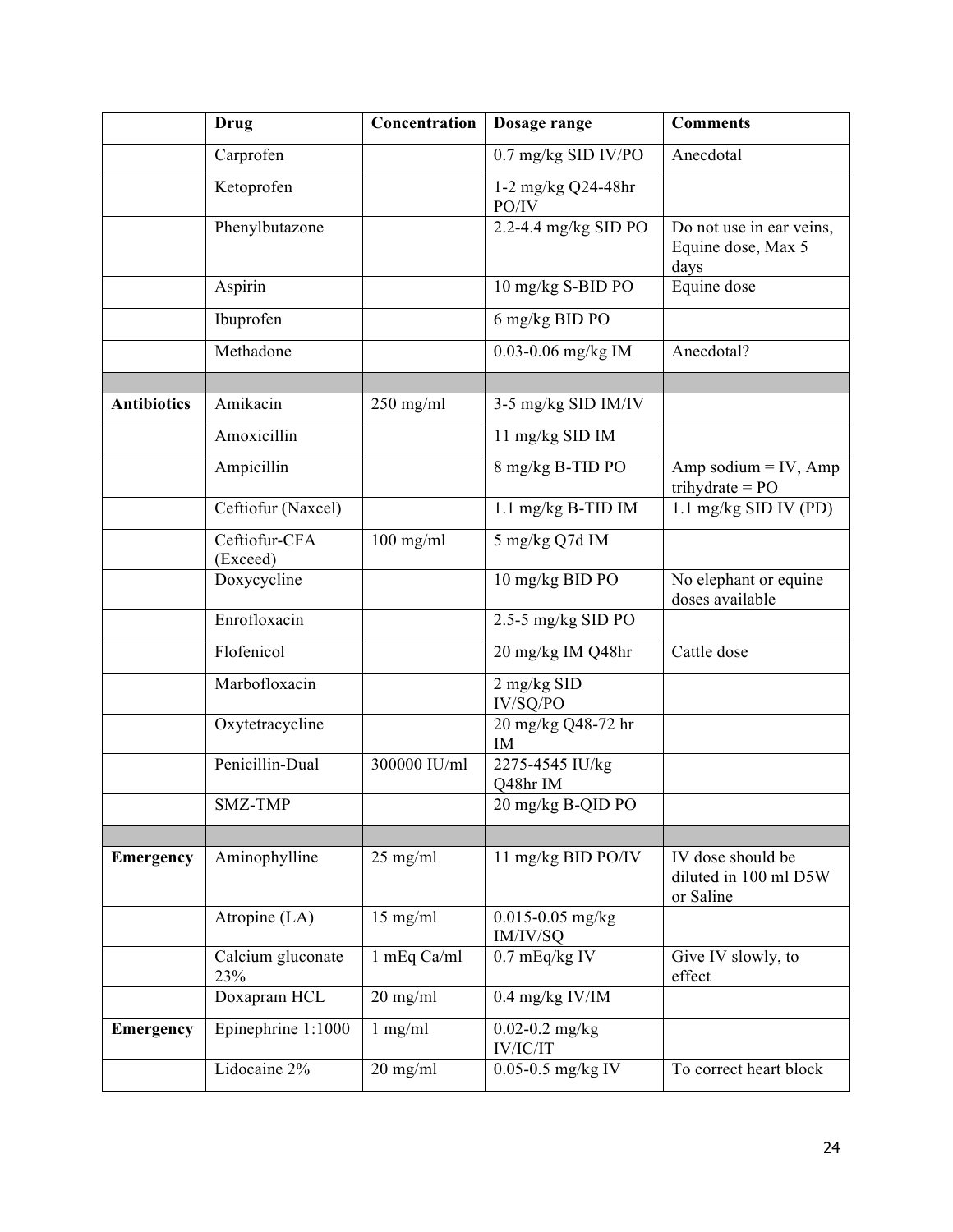|       | Drug                       | Concentration      | Dosage range                   | <b>Comments</b> |
|-------|----------------------------|--------------------|--------------------------------|-----------------|
|       | Dexamethasone              | $2$ mg/ml          | $0.2$ -2.0 mg/kg IV/IM         | Equine dose     |
|       | Sodium<br>Bicarbonate 8.4% | 1mEq/ml            | $0.5-1$ mEq/kg IV              | Equine dose     |
|       | Solu-Delta Cortef          | $20 \text{ mg/ml}$ | $0.25 - 1.0$ mg/kg<br>IV/IM/SQ |                 |
|       |                            |                    |                                |                 |
| Other | B-complex                  |                    | 5 ml SID IM                    |                 |
|       | Furosemide x 5<br>days     | $50$ mg/ml         | $0.8$ mg/kg BID IM/PO          |                 |
|       |                            |                    | $0.67$ mg/kg SID IM            |                 |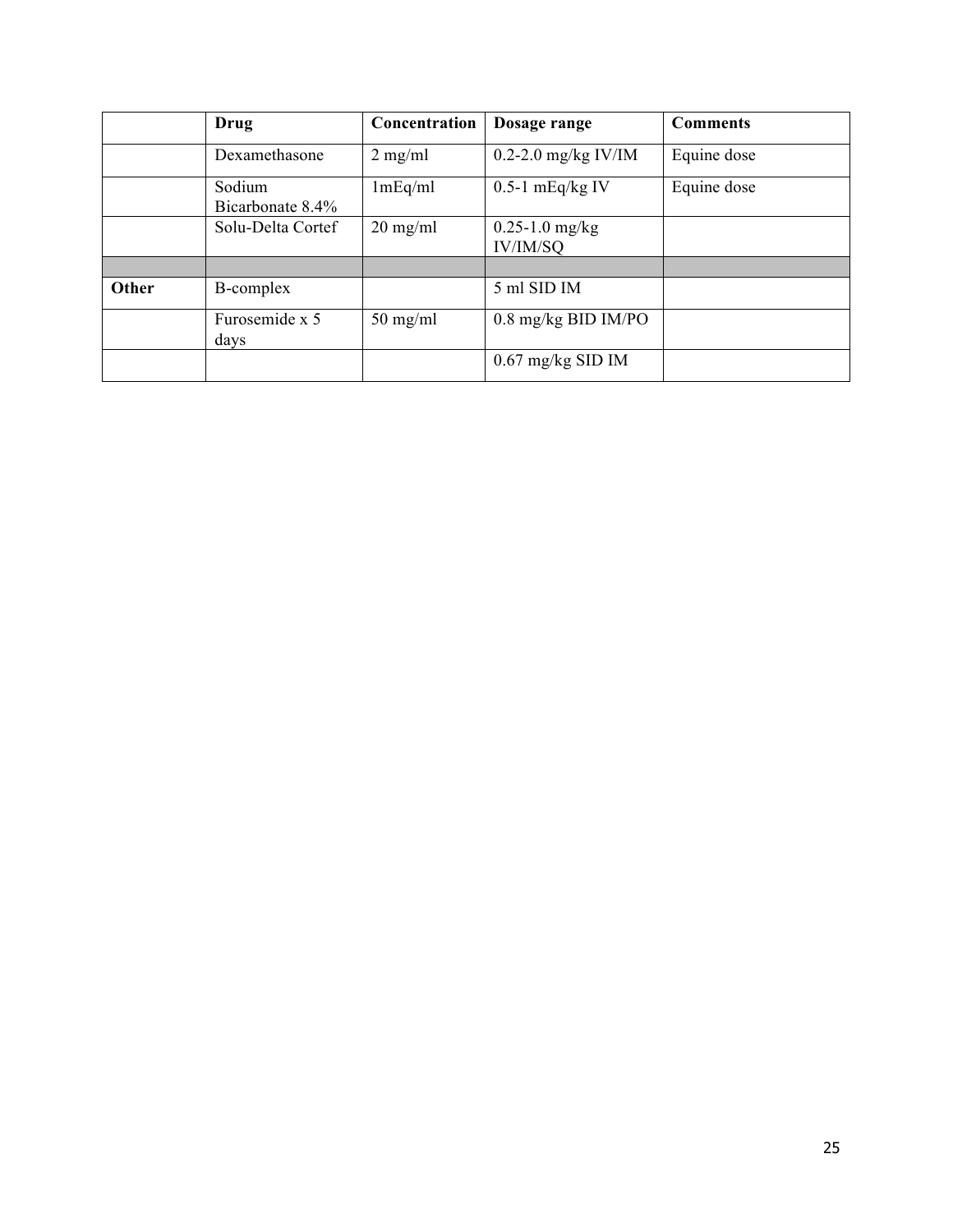## APPENDIX VII: NECROPSY AND POST MORTEM SAMPLE COLLECTION

Necropsy Procedures (from EEHV research and tissue protocol 2010)

Whole heart blood should be collected into EDTA tubes **immediately** post mortem.

- 10-30 ml should be sent immediately to Cornell on ice packs
- Additional 30 to 60 ml of whole heart blood should be collected and stored in anticipation of sending to Dr. Gary Hayward or for other diagnostic purposes

A 4 cm X 4 cm piece of tongue should be collected **immediately** post mortem – see Cornell information below for storage and shipment of this sample.

The lesions of EEHV are nearly identical in both Asian and African elephants. Gross findings typically include hydropericardium (free fluid in membranous sac around heart), along with extensive petechial (small) and ecchymotic (large) hemorrhages within all layers of the heart. In addition, petechial hemorrhages associated with mesenteric and serosal (external surface of organs) surfaces are diffusely scattered throughout the peritoneal cavity. Cyanosis of the tongue is sometimes present as is hepatomegaly (enlargement of the liver) and ulceration of the oropharynx and large intestine. Histology correlates well with the gross findings and also demonstrates the presence of intranuclear viral inclusion bodies within the capillary endothelial cells of the heart, tongue, liver, and to a lesser extent, the intestinal tract. Electron microscopy readily demonstrates the presence of herpes virus.

It is important to perform the necropsy as soon after death as possible, to increase the chance of recovering viable virus from post mortem tissues. Timely collection of tissues samples and submission to EEHV laboratories are paramount to facilitate viral culture. However, based on the unique social requirements of elephants and need to grieve and accept the death of a herd mate, it is unlikely we will be able to remove the body immediately. The compromise between elephant social needs and need for samples will be reached by collecting the samples listed above (whole heart blood and tongue tissue) and sending them for culture immediately, then performing the complete necropsy and sample collection when herd mates are ready.

Photographs should be taken of all gross lesions.

Two complete sets of tissue samples should be collected from each organ and placed into formalin at a 10:1 ratio.

- 1. 1 set to go to Northwest ZooPath, for diagnostic purposes
- 2. 1 set to be shared with the Elephant SSP Pathologist (follow SSP necropsy protocol)

#### Fluid Collection

- The following fluids should be collected during post mortem examination:
	- o Ascites (20 to 60 ml)
	- o Whole heart blood (20 to 60 ml)
	- o Pericardial fluid (20 to 60 ml)
	- o Cerebral Spinal Fluid (20 to 60 ml)
- All fluids should be placed into EDTA tubes (purple topped tubes)
- 10 to 30 ml of each should be sent to Cornell for possible viral culture
	- o Shipment information in Appendix II
	- o Cornell will be sending us a "Post Mortem Kit" including EDTA tubes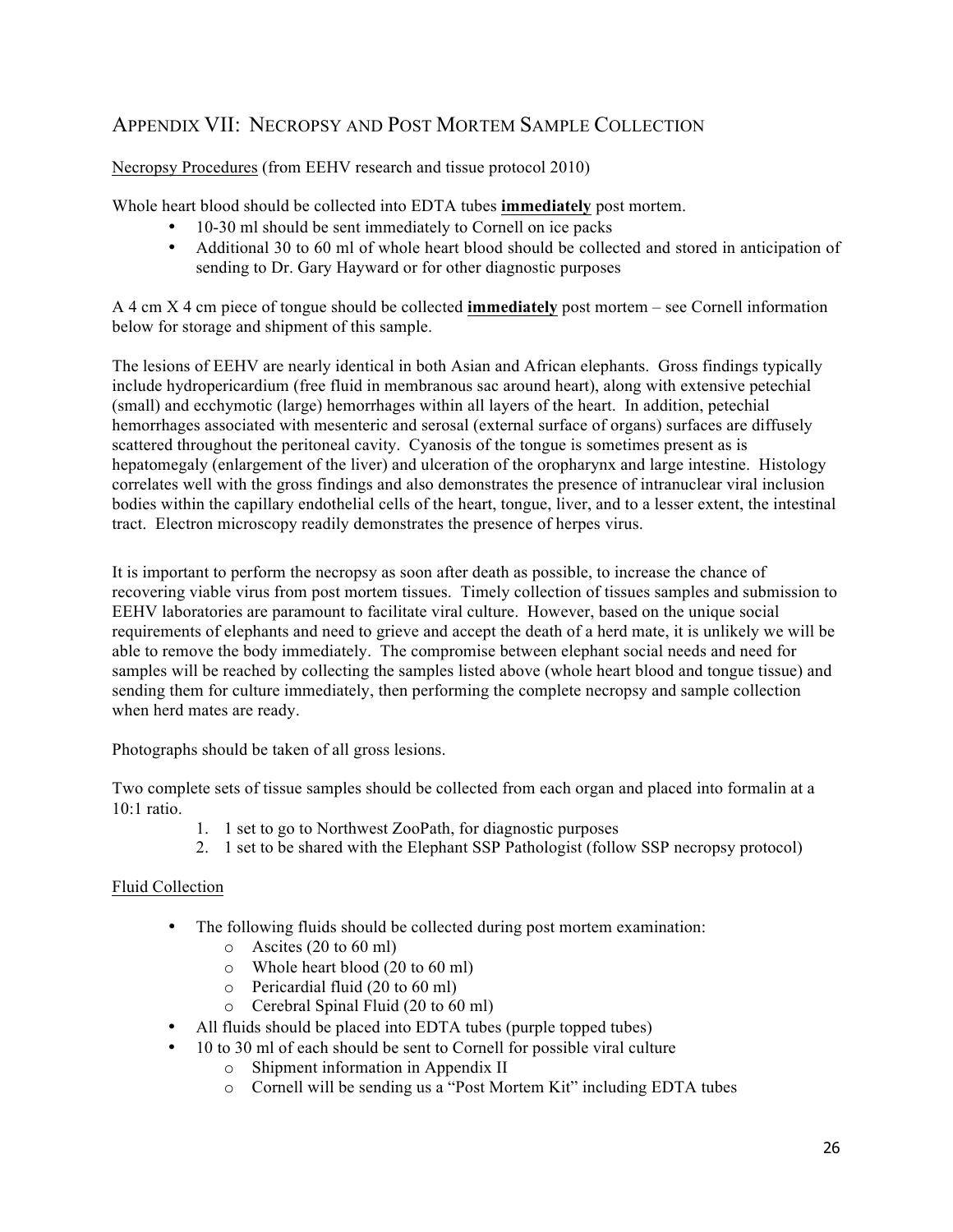- 10 to 30 ml of each should be sent to the National Zoo EEHV Laboratory for diagnostics and evaluation (they will share their samples with Dr. Gary Hayward)
	- o Shipment information in Appendix II

#### Tissue Collection

The following fresh tissues should be collected in addition to the formalin samples: liver, heart, lung, kidney, spleen, tongue, skeletal muscle, brain, and any grossly abnormal tissues or tissues with significant hemorrhages.

Three sets of each tissue listed above should be collected:

#### Set #1: To Cornell

- Each tissue should be cut in samples measuring 2-3 cm X 2-3 cm
- Each should be placed in a separate sterile vial with viral transport media
- Cornell will be sending us a "Post Mortem Kit" with tubes and media
- Tubes should be labeled with tissue and elephant name and closed tightly
- Containers should be wrapped with absorbent diaper and sealed, then placed in two plastic bags
- Samples should be sent as early as possible on ice packs per shipment instructions in Appendix II.
- Set #2: To National Zoo EEHV Laboratory
	- Each tissue should be cut in samples measuring  $2-3$  cm  $X$   $2-3$  cm
	- Each should be placed in a separate sterile whirl pack bag
	- Bags should be labeled with tissue, date, and elephant name and closed tightly, then double bagged in a second whirl pack bag.
	- Samples should be sent as early as possible on dry ice per shipment instructions in Appendix II.

Set #3: To be kept at the Oklahoma City Zoo

- Large amounts of each tissue should be collected for future diagnostics, research and testing.
- A piece of each tissue the size of an  $8 \times 11$  inch piece of paper, approx. 1 inch thick, should be collected
- Each piece should be cut into smaller 1-2 inch square samples so later samples can be harvested without thawing the entire piece
- Tissues should be placed in separate whirl pack bags (one organ/ bag)
- Bags should be labeled with type of tissue, date, elephant name and ISIS number o Use a freezer safe marker on the bag that won't rub off
- Samples should be stored in -80 freezer at Oklahoma City Zoo until needed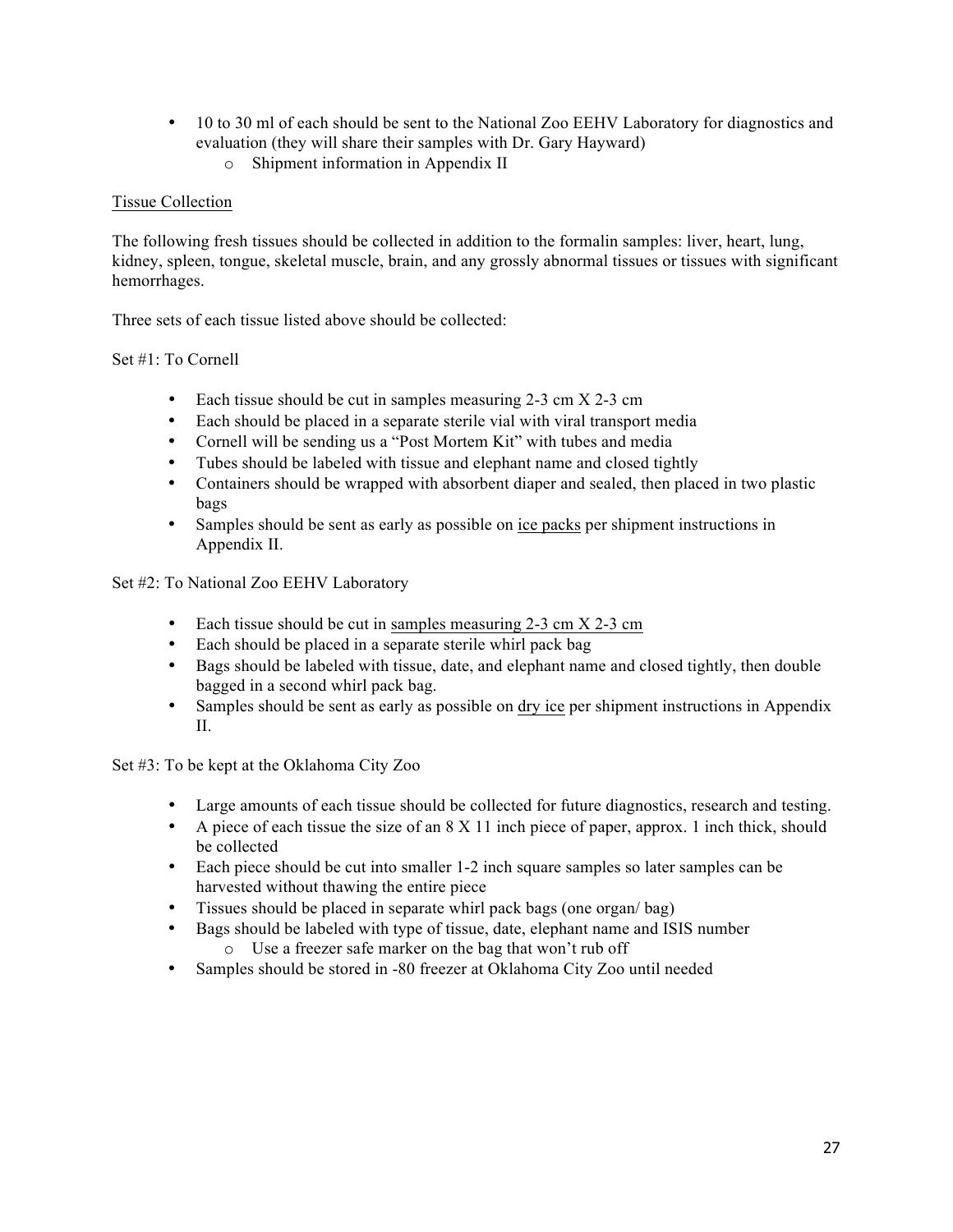#### REFERENCES

Cracknell, J. 2006 (?). Elephant endotheliotrophic herpes virus protocol, Whipsnade Wild Animal Park.

- Burkhardt, S, J Hentschke, H Weiler, B Ehlers, A Ochs, J Walter, U Wittstatt and R Goltenboth. 1999. Elephant herpesvirus – a problem for breeding and housing elephants. Berl Munch. Tierarztl. Wschr. 112 174-179.
- Ehlers, B., Burkhardt, S., Goltz, M., Bergmann, V., Ochs, A., Weiler, H., and Hentschke, J. (2001). Genetic and ultrastructure characterisation of a European isolate of the fatal Endotheliotrophic elephant herpesvirus. Journal of General Virology, 82, 475-482.
- Ehlers, B., Dural, G., Marschall, M., Schregel, V., Goltz, M., and Hentschke, J. (2006). Endotheliotophic elephant herpesvirus, the first betaherpesvirus with a thymidine kinase gene. Journal of General Virology, 87: pp 2781-2789.
- Fickel, J., Richman, L.K., Montali, R., Schaftenaar, W., Goritz, F., Hildebrandt, T.B., Pitra, C. (2001). A variant of the Endotheliotrophic herpesvirus in Asian elephants (Elephas maximus) in European zoos. Veterinary Microbiology, 82, pp103-109.
- Fickel, J., Lieckfeldt, D., Richman, L.K., Streich, W.J., Hildebrandt, T.B., and Pitra, C. (2003). Comparison of glycoprotein B (gB) variants of the elephant Endotheliotrophic herpesvirus (EEHV) isolated from Asian elephants (Elephasmaximus), Veterinary Microbiology, 91, pp 11- 21.
- Garner MM, K Helmick, J Ochsenreiter, LK Richman, E Latimer, AG Wise, RK Maes, M Kiupel, RW Nordhausen, JC Zong, and GS Hayward. 2009. Clinico-pathologic features of fatal disease attributed to new variants of Endotheliotrophic herpesviruses in two Asian elephants (Elephas maximus). Vet Pathol. 46: 97-104.
- Hildebrandt, T.B., Fickels, J., Goritz, F., Rietschel, W., Liekfeldt, D., Montali, R.J., Richman, L.k., and Ratanakorn, P. (2001). Survey om presence of the endotheliotropic elephant herpesvirus (EEHV) in Thai camp elephants. Proceedings of AAZV, AAWV, ARAV, NAZWV Joint Conference. Pp 183-184.
- Hildebrandt, T.B., Hermes, R., Ratanakorn, P., Rietschel, W., Fickel, J., Frey, R., Wibbelt, G., Reid, C., And Goritz, F. (2005). Ultrasonographic assessment and ultrasound-guided biopsy of the retropharyngeal lymph nodes in Asian elephants (Elephas maximus). Veterinary Record, 157, 544-548.

Houston Zoo Asian Elephant Birth Protocol.

- Isaza, R., Hunter, R.P., Richman, L.K., Montali, R.J., Schmitt, D.L., Koch, D.E., and Lindsay. W.A. (2003). Famciclovir pharmacokinetics in young Asian elephants *(Elephas maximus)*. Proceedings of American Association of Zoo Veterinarians, pp 82-83.
- Jacobson, E.R., Sundberg, J.P., Gaskin, J.M., Kollias, G.V., O'Banion, M.K. (1986). Cutaneous papillomas associated with a herpesvirus-like infection in a herd of captive African elephants. Journal of the American Veterinary Medical Association, 189: 1075-1078.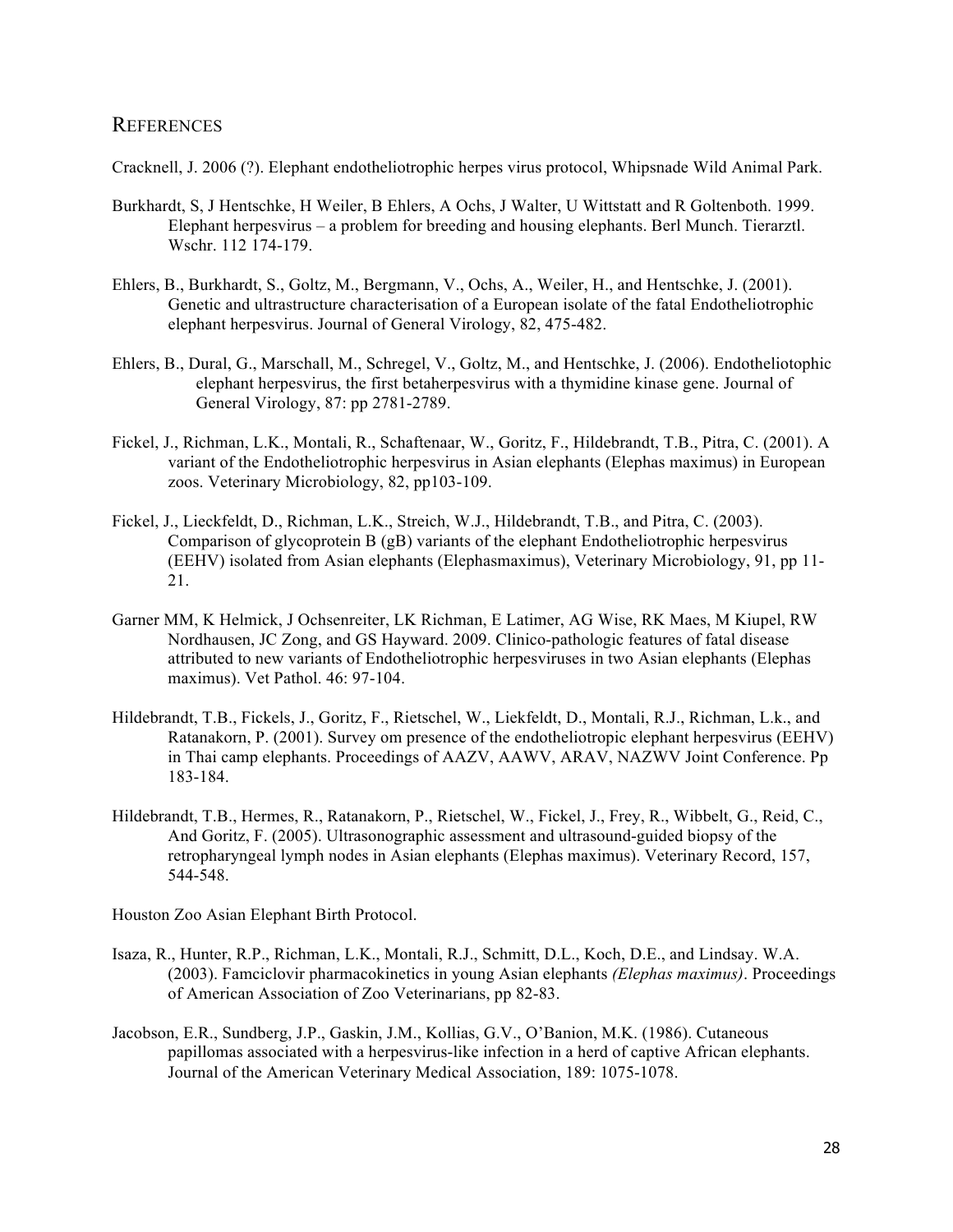- Leach, E. (1983). Vaginal virus in a mixed elephant herd. Proceedings of the Fourth Annual Elephant Workshop, Missouri, pp79-80.
- Lester, GD. 2009. Manifestations and management of disease in foals. In: Smith, BP (ed.): Large Animal Internal Medicine. Mosby Elsevier. St. Louis, MO. Pp. 293-375.
- McCully, R.M., Basson, P.A., Pienaar, J.G., Erasmus, B.J., and Young, E. (1971). Herpes nodules in the lung of the African elephant *(Loxodonta africana)*. Onderstepoort Journal of Veterinary Research 38: 225-236.
- Metzler, A.E., Ossent, P., Guscetti, F., Rubel, A., and Lang, E.M. (1990). Serological evidence of herpesvirus infection in captive Asian elephants *(Elephas maximus)*. Journal of Wildlfie Diseases, 26(1), pp 41-49.
- Mikota, SK. Preventive Health Care and Physical Examination. 2006. In: Fowler ME, SK Mikota (eds) Biology, Medicine, and Surgery of Elephants. Blackwell Publishing, Ames, Iowa. pp. 67 – 73.
- Montali, R.J., Richman, L.K., Mikota, S.K., Schmitt, D.L., Larsen, R.S., Hildebrandt, T.B., Isaza, R., Lindsay, W.A. (2001). Management aspects of herpesvirus infections and tuberculosis in elephants. In Recent Research on elephants and rhinos, Schuling Verlag, Munster, p 25.
- Narayana Bhat, M., Manickam, R., and Kumanan, K. (1997). Serological evidence of Bovine Herpesviruses 1 and 2 in Asian elephants. Journal of Wildlife Diseases. 33(4), pp 919-920.
- Ossent, P., Guscetti, F., Metzler, A.E., Lang, E.M., Rubel, A., and Hauser, B. (1990). Acute and Fatal Herpesvirus Infection in a Young Asian Elephant *(Elephas maximus)*. Veterinary Pathology, 27: 131-133.
- Reid, C.E., Hildebrandt, T.B., Marx, H., Hunt, M., Thy, N., Reynes, J.M., Schaftenaar, W., and Fickel, J. (2006) Endotheliotrophic elephant herpesvirus (EEHV) infection. The first PCR confirmed fatal case in Asia. Vet Q, 28 (2): pp 61-64.
- Richman, L.K., Montali, R.J., Cambre, R.C., and Lehnhardt, J. (1996). Endothelial Inclusion Body Disease: A newly recognized fatal herpes-like infection by Asian elephants. Proceedings of the American Association of Zoo Veterinarians, pp483-485.
- Richman, L.K., Montali, R.J., Garber, R.L., Kennedy, M.A., Lehnhardt, J., Hildebrandt, T., Schmitt, D., Hardy, D., Alcendor, D.J., and Hayward, G.S. (1999). Novel Endotheliotrophic herpesvirus fatal for Asian and African elephants. Science. Vol 283, 19th February.
- Richman, L.K., Montali, R.J., Cambre, R.C., Schmitt, D., Hardy, D., Hildebrandt, T., Bengis, R.G., Hamzeh. F.M., Shahkolahi, A., and Hayward, G.S. (2000). Clinical and pathological findings of a newly recognized disease of elephants caused by Endotheliotrophic herpesviruses. Journal of Wildlife Diseases, 36(1), pp 1-12.
- Richman, L.K., Montali, R.J., and Hayward, G.S. (2000b). Review of a newly recognized disease of elephants caused by Endotheliotrophic herpesviruses. Zoo Biology, 19: 383-392.
- Ryan, S.J., and Thompson, S.D. (2001). Disease risk and Inter-institutional transfer of specimens in cooperative breeding programmes: Herpes and the Elephant Species Survival Plans. Zoo Biology. 20: pp 89-101.